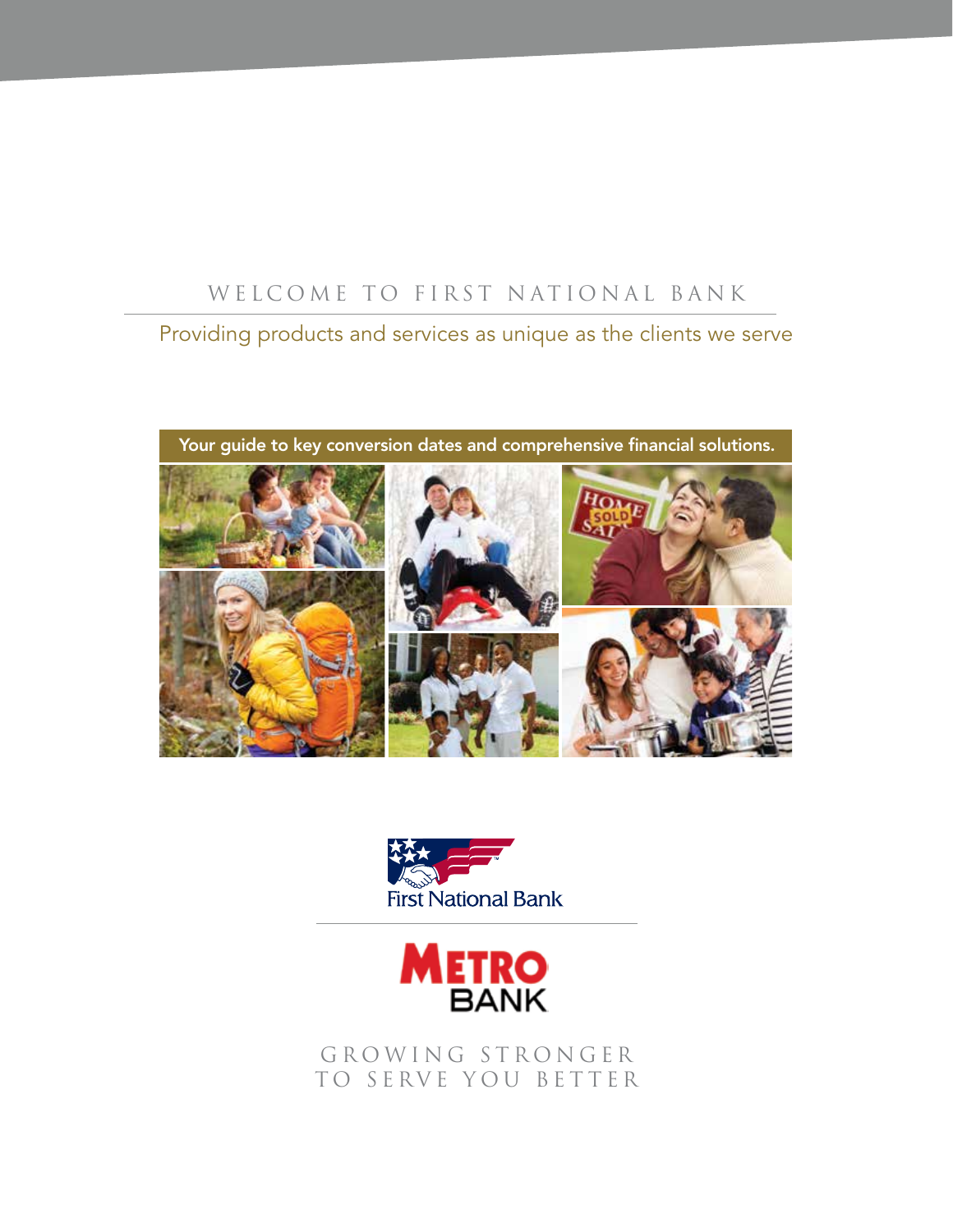# WELCOME TO FIRST NATIONAL BANK



First National Bank (FNB) has been helping customers achieve their financial goals since 1864. We are excited about our new partnership with Metro Bank. It allows us to reach out to a new group of customers like you with products and services that are as unique as the people we serve.

This Welcome Guide is designed to help you discover what First National Bank has to offer in addition to important dates and actions required.

You can rely on our Personal Bankers to help you develop a plan to achieve your financial goals. With the professional guidance, support and resources of a large community bank, you can be certain that your personal plan will continue to work for you.

We understand that even with the best written product and service explanations, sometimes talking with a real person can be helpful. Please feel free to contact our Customer Service Center at 800-555-5455, 8:00 AM – 9:00 PM Monday through Friday, 8:00 AM – 5:00 PM on Saturday and 9:00 AM - 5:00 PM on Sunday, or email us at FNBCustomerService@fnb-corp.com for assistance. We'll also be updating our website with information about the transition to First National Bank. Please visit www.fnb-online.com/welcome.

#### **CONSUMERS**

| Wealth Management and Insurance15 |  |
|-----------------------------------|--|
|                                   |  |
|                                   |  |
|                                   |  |

### Important Dates:

### Saturday, February 13, 2016 All Metro Bank branches will be open from 9:00 AM until 3:00 PM EST.

### Sunday, February 14, 2016 All Metro Bank locations will be closed to prepare for the transition.

### Monday, February 15, 2016

Presidents Day - All former Metro Bank locations will be open 8:30 AM until 5:00 PM (lobby) and 8:30 AM until 6:00 PM (drive thru).

### Tuesday, February 16, 2016

All offices will open as First National Bank. You gain access to the full range of products and services offered by First National Bank.

Visit a local office during the week for our Open House, and celebrate our commitment to serving you as a First National Bank customer.

Consumer Products and Services are outlined in the *BLUE* Consumer Products and Services section.

#### **BUSINESSES**

Business Products and Services are outlined in the *RED* Business Products and Services section.

#### Our Pledge

You will have access to an extended network of ATMs and banking locations.

You will have access to new products and services to help you achieve your financial goals.

You will receive the same prompt, courteous customer service you have come to expect.

# CONSUMER PRODUCTS AND SERVICES



 $\begin{pmatrix} 3 \end{pmatrix}$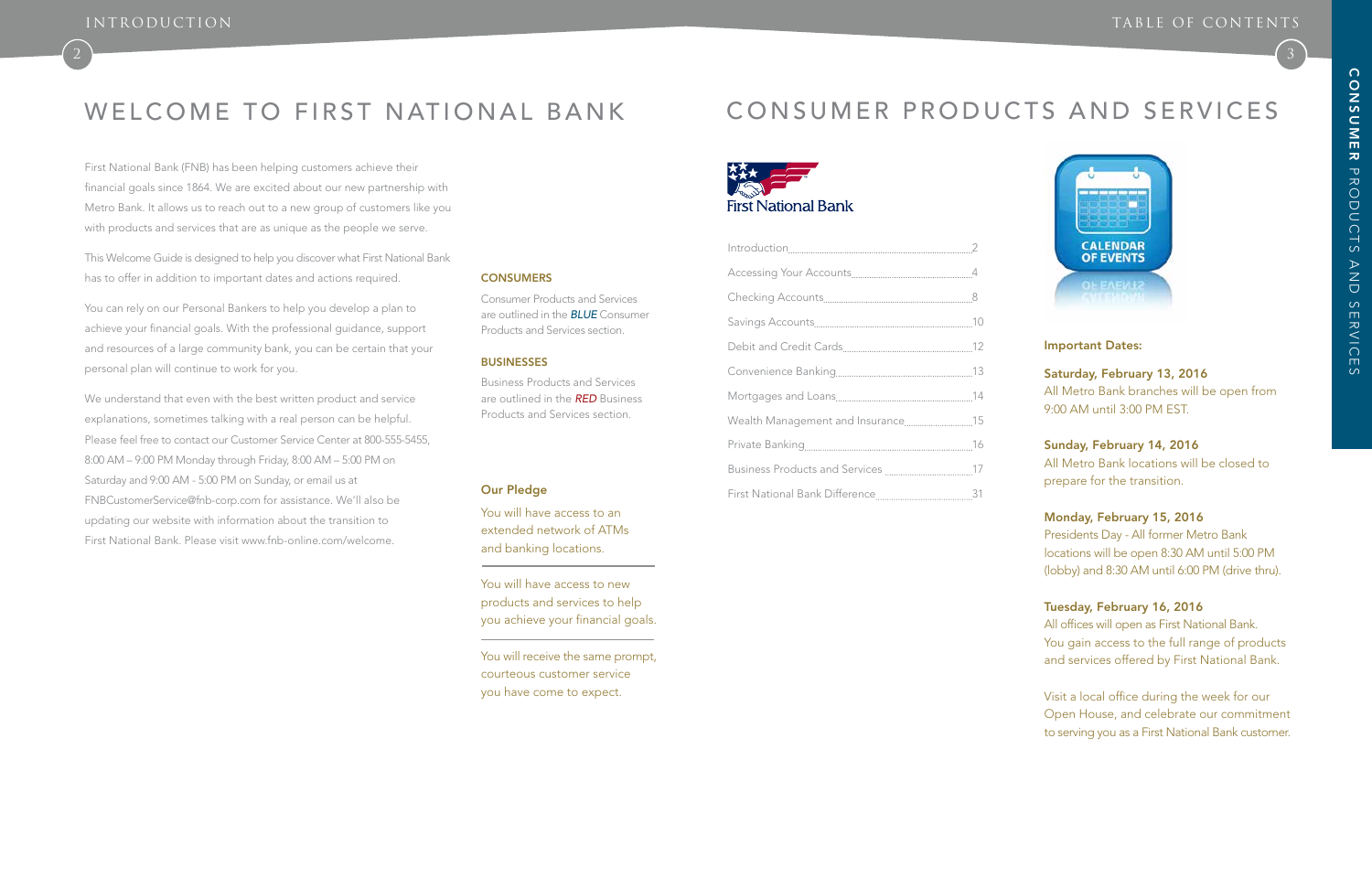se refer to the enclosed Important Account mation disclosure.

a local office during the week beginning Monday, ruary 15, 2016, for our Open House, and help us celebrate commitment to you as a First National Bank customer.

iter reviewing the features of your new account, you determine it does not meet your needs, please contact your Banker or our tomer Service Center at 800-555-5455. We will be happy to help identify an account that better meets your needs.

en you need to order new checks, you can order directly online, hone or in person. If you order checks from a source other First National Bank, please call our Customer Service Center 00-555-5455 to obtain important bank-specific information to placing your order.

# IMPORTANT DATES AND TIMES

e loan payments from your First National Bank checking or ngs account by following the prompts when you call 800-5455, or mail your payments to P.O. Box 6122, Hermitage, PA 16148-0922.

lit card payments will not be accepted in branch after ruary 12, 2016.

establish your external online transfers by logging on to Online Banking and selecting the Pay Bills tab.

will receive notification of your new FNB IRA at least 30 days to maturity.

Iccess Mobile Banking you must first be enrolled in Online king. Access Mobile Banking by downloading F.N.B. Direct the app store for your device or learn more within the Alerts Mobile Banking tab of Online Banking. To log into Mobile king, simply use your new FNB Online Banking user ID and sword.

se make note of the mailing address for mortgage payments: P.O. 6122, Hermitage, PA 16148. Overnight delivery payments should hailed to 4140 East State Street, Hermitage, PA 16148-3487.

se print your Metro Bank transaction history and eStatements to Friday, February 12, 2016, since this information will transfer.

| <b>FNB Service</b>                                              | <b>What You Should Know</b>                                                                                                                                                                                                                                                                                                                                                                                                                                                  | <b>Important Dates</b>                                                                                                                                                                                                             | <b>Action Needed</b>                                                                                                                                                                                                      |
|-----------------------------------------------------------------|------------------------------------------------------------------------------------------------------------------------------------------------------------------------------------------------------------------------------------------------------------------------------------------------------------------------------------------------------------------------------------------------------------------------------------------------------------------------------|------------------------------------------------------------------------------------------------------------------------------------------------------------------------------------------------------------------------------------|---------------------------------------------------------------------------------------------------------------------------------------------------------------------------------------------------------------------------|
| <b>ACH Transfers and</b><br>Direct Deposits/<br>Debits          | Direct deposits and automatic transfers to and from your accounts will continue without interruption.                                                                                                                                                                                                                                                                                                                                                                        |                                                                                                                                                                                                                                    | No action needed.                                                                                                                                                                                                         |
| Availability of<br>Deposits                                     | For full details on the funds availability policy that applies to your accounts, please refer to the<br>enclosed Important Account Information disclosure.                                                                                                                                                                                                                                                                                                                   |                                                                                                                                                                                                                                    | Please refer to the enclosed Important<br>Information disclosure.                                                                                                                                                         |
| <b>Branch Banking</b>                                           | In addition to banking at our network of more than 300 convenient offices and 400 ATMs, we also offer a variety<br>of other banking options to simplify your money management.                                                                                                                                                                                                                                                                                               | See page 3 of this Welcome Guide for important dates.                                                                                                                                                                              | Visit a local office during the week begi<br>February 15, 2016, for our Open House<br>our commitment to you as a First Natio                                                                                              |
| CDs                                                             | The current rate and terms of your CD(s) will remain the same until the maturity date.                                                                                                                                                                                                                                                                                                                                                                                       |                                                                                                                                                                                                                                    | No action needed.                                                                                                                                                                                                         |
| <b>Checking Accounts</b>                                        | Your checking account will transition to a First National Bank account listed in the chart on pages 8-9. Direct<br>deposits and automatic transfers to and from your accounts will continue without interruption. Automatic transfers<br>will be posted to the account nightly on the same business day that the transfer is scheduled, or on the next<br>business day if the transfer is scheduled on a weekend or holiday.                                                 | See the chart on pages 8-9 for details related to your<br>specific account.                                                                                                                                                        | If, after reviewing the features of your nev<br>that it does not meet your needs, please<br>Customer Service Center at 800-555-545!<br>you identify an account that better meets                                          |
| Checks                                                          | You may continue to use your existing checks and deposit slips.                                                                                                                                                                                                                                                                                                                                                                                                              | Upon depletion of checks and deposit slips, please<br>order new supplies. See "Action Needed" for reorder<br>information.                                                                                                          | When you need to order new checks, yo<br>by phone or in person. If you order chec<br>than First National Bank, please call our<br>at 800-555-5455 to obtain important bar<br>prior to placing your order.                 |
| Consumer and<br><b>Business Loans or</b><br>Lines of Credit     | The terms of your loan or line of credit will remain unchanged and fees and late charges will be assessed in accordance<br>with your existing contract unless you receive a separate notification of specific changes. If you have a line of credit, you<br>will receive a monthly First National Bank statement which will provide the new payment address and other details of<br>your account. Payments made by automatic deduction from a deposit account will continue. | Saturday, February 13, 2016: After this date, you can<br>make payments at your local First National Bank office or<br>through Online or Mobile Banking.                                                                            | Make loan payments from your First Na<br>savings account by following the promp<br>555-5455, or mail your payments to P.O. E<br>16148-0922.                                                                               |
| <b>Credit Cards</b>                                             | Your existing Metro Bank credit card will not be transferred to First National Bank. You may continue to use this card.                                                                                                                                                                                                                                                                                                                                                      | Tuesday, February 16, 2016: After this date, if you are<br>interested in applying for a First National Bank Visa® Rewards<br>credit card, you may do so after February 16, 2016, by visiting<br>www.fnb-online.com/creditcard      | Credit card payments will not be accep<br>February 12, 2016.                                                                                                                                                              |
| Future Dated and<br><b>Recurring Online</b><br><b>Transfers</b> | External online transfers to other financial institutions via Online Banking will not transfer to First National Bank.<br>Internal online transfers from one Metro Bank account to another Metro Bank account will transfer to First<br>National Bank.                                                                                                                                                                                                                       | Tuesday, February 16, 2016, at 8:00 AM: External online<br>transfers may be set up through FNB Online Banking.                                                                                                                     | Re-establish your external online transf<br>FNB Online Banking and selecting the                                                                                                                                          |
| Individual<br>Retirement<br>Accounts<br>(Consumer Only)         | Your Metro Bank account will remain the same until maturity. At maturity it will convert to an FNB account that<br>most closely matches your current requirements, features and benefits. IRA statements will be mailed annually<br>in January.                                                                                                                                                                                                                              | Saturday, February 13, 2016: First National Bank will<br>become the new custodian of your IRA Plan.                                                                                                                                | You will receive notification of your new<br>prior to maturity.                                                                                                                                                           |
| Mobile Banking                                                  | Mobile Banking with Mobile Deposit provides 24/7 banking convenience when paired with FNB Online<br>Banking. View accounts, transfer funds, deposit checks and more.                                                                                                                                                                                                                                                                                                         | Friday, February 12, 2016: Discontinue using Metro Bank's<br>Mobile Banking at 5:00 PM.<br>Tuesday, February 16, 2016: To continue using Mobile<br>Banking, please re-enroll.                                                      | To access Mobile Banking you must firs<br>Banking. Access Mobile Banking by do<br>from the app store for your device or le<br>and Mobile Banking tab of Online Bank<br>Banking, simply use your new FNB Onli<br>password. |
| Mortgage Loans                                                  | The terms and conditions outlined in your mortgage loan documents will remain the same unless you are notified<br>of a change in a separate mailing. Automatic payments will continue without interruption unless also notified in a<br>separate mailing.                                                                                                                                                                                                                    | Saturday, February 13, 2016: Beginning this date,<br>questions about your mortgage loan can be directed to<br>our Customer Service Center at 800-555-5455 or by writing<br>us at 4140 East State Street, Hermitage, PA 16148-3487. | Please make note of the mailing address f<br>Box 6122, Hermitage, PA 16148. Overnigh<br>be mailed to 4140 East State Street, Herm                                                                                         |
| Online Banking                                                  | If you currently bank online, you will automatically be enrolled in First National Bank's Online Banking with<br>access to the same accounts. Please note: If you are not an owner or signer on an account, you will not have<br>access to this account within FNB Online Banking.                                                                                                                                                                                           | The week of February 1, 2016: Current Online Banking<br>customers will receive a letter which will explain how to access<br>accounts online beginning Tuesday, February 16, 2016.                                                  | Please print your Metro Bank transactic<br>prior to Friday, February 12, 2016, since<br>not transfer.                                                                                                                     |

The following Quick Reference Guide contains important instructions and date references that will help ensure a seamless transition of your accounts and services to First National Bank.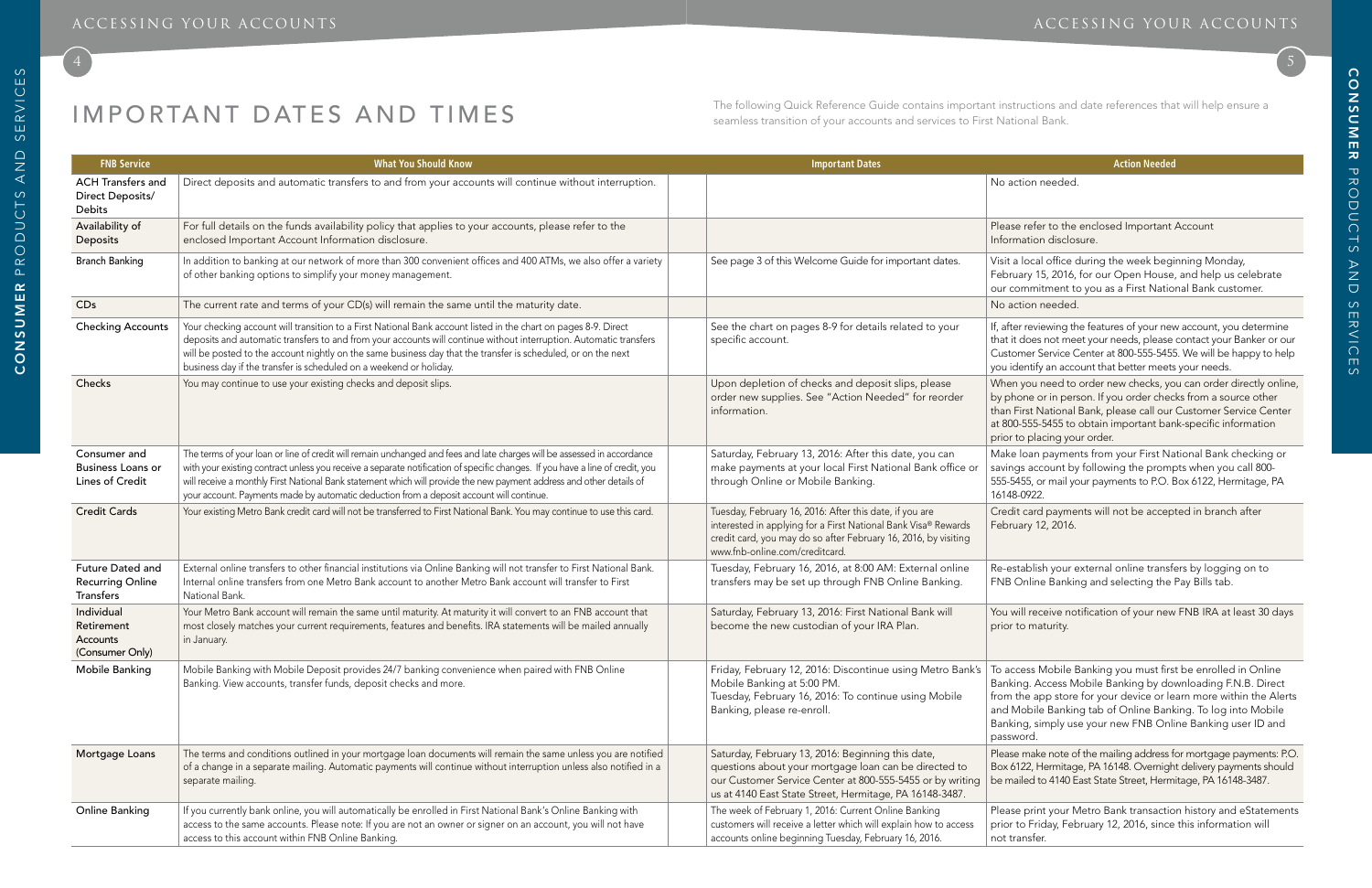# IMPORTANT DATES AND TIMES

### ACCESSING YOUR ACCOUNTS ACCESSING YOUR ACCOUNTS

## 6 7

Please refer to your Online Banking letter for additional information and instructions regarding FNB's Bill Payment service. We recommend you print your Metro Bank payment history, payee list and currently scheduled payments prior to Friday, February 12, 2016, to verify that all information is transferred.

There is nothing you need to do to benefit from Overdraft Services for checks and ACH transactions. Consumers only: For more details about all overdraft protection plans, refer to the letter in the envelope provided in this guide. Mail back the consent form in the postage-paid envelope to authorize FNB to pay overdrafts on your ATM and everyday debit card transactions.

Refer to the enclosed Privacy Policy in the Important Account Information booklet for details about limiting information sharing.

Continue using your keys to access your safe deposit box at its current location.

| <b>FNB Service</b>                                       | <b>What You Should Know</b>                                                                                                                                                                                                                                                                                                                                                     | <b>Important Dates</b>                                                                                                                                                                                                                                                                                    | <b>Action Needed</b>                                                                                                                                                                                                                                                        |
|----------------------------------------------------------|---------------------------------------------------------------------------------------------------------------------------------------------------------------------------------------------------------------------------------------------------------------------------------------------------------------------------------------------------------------------------------|-----------------------------------------------------------------------------------------------------------------------------------------------------------------------------------------------------------------------------------------------------------------------------------------------------------|-----------------------------------------------------------------------------------------------------------------------------------------------------------------------------------------------------------------------------------------------------------------------------|
| Online Bill Payment                                      | If you currently make payments using Metro Bank's online bill payment service, you will be automatically<br>enrolled in First National Bank's Online Bill Payment service. You can schedule payments, set notifications and<br>take advantage of the interactive budget center. Access this service directly from Online or Mobile Banking.                                     | Tuesday, February 16, 2016: All scheduled bill payments and<br>payee information will be transferred automatically to FNB's<br>Bill Payment service.                                                                                                                                                      | Please refer to your Online Banking lette<br>information and instructions regarding F<br>We recommend you print your Metro Ba<br>payee list and currently scheduled paym<br>February 12, 2016, to verify that all inforn                                                    |
| <b>Overdraft Services</b>                                | Overdraft Services is a feature that is provided with your FNB checking account where we strive to approve and<br>pay checks and ACH transactions that overdraw your account. As an added valuable service, Overdraft Services<br>also covers ATM and everyday debit card transactions; however, we will need your permission to provide it.                                    | Saturday, February 13, 2016: After this date, Overdraft<br>Services will be provided on your FNB checking account.                                                                                                                                                                                        | There is nothing you need to do to b<br>Services for checks and ACH transact<br>For more details about all overdraft p<br>to the letter in the envelope provide<br>back the consent form in the postage<br>authorize FNB to pay overdrafts on y<br>debit card transactions. |
| Privacy                                                  | Your Metro Bank privacy policy preferences will be transferred.                                                                                                                                                                                                                                                                                                                 | Monday, February 15, 2016: After this date you can provide<br>your privacy policy preferences to FNB by contacting us (refer<br>to the enclosed Important Account Information booklet).                                                                                                                   | Refer to the enclosed Privacy Policy i<br>Account Information booklet for deta<br>information sharing.                                                                                                                                                                      |
| Safe Deposit Box<br>Service                              | Your safe deposit box will be transferred to First National Bank and will be subject to First National Bank's terms<br>and conditions.                                                                                                                                                                                                                                          | Saturday, February 13, 2016: You will not have access to your<br>safe deposit box at Metro Bank.<br>Monday, February 15, 2016: Safe deposit boxes will be<br>available for access at First National Bank.                                                                                                 | Continue using your keys to access y<br>its current location.                                                                                                                                                                                                               |
| <b>Savings Accounts</b>                                  | Interest on savings accounts, with the exception of IRA Savings, is credited quarterly. For most accounts, interest will<br>be credited on your statement date.                                                                                                                                                                                                                 | See the chart on pages 10-11 for details related to your<br>specific account.                                                                                                                                                                                                                             | If, after reviewing the features of you<br>determine that it does not meet you<br>your Banker or our Customer Service<br>We will be happy to help you identify<br>meets your needs.                                                                                         |
| <b>Statements</b>                                        | Your First National Bank statements will be mailed at approximately the same time each month as your current<br>statements and your first statement following the date of Friday, February 12, 2016, will reflect the title of your<br>First National Bank product. Combined statement service for all accounts that transfer to First National Bank will<br>continue.          | Friday, February 12, 2016: Your final Metro Bank statement<br>will show a record of transactions through this date.                                                                                                                                                                                       | If you don't currently take advantage<br>statements, one convenient stateme<br>of your full financial relationship with<br>Available with both paper statement                                                                                                              |
| Telephone Banking                                        | First National Bank's free automated telephone banking service provides 24/7 access to your account information<br>and allows you to transfer funds, make loan payments and more.                                                                                                                                                                                               | Tuesday, February 16, 2016: Automated telephone banking<br>will be available by calling 800-555-5455. Account balances<br>and history prior to Friday, February 12, 2016, will not be<br>transferred to FNB.                                                                                              | When you access First National Bank's Te<br>be asked for your account number and yo<br>number, which will be the last four digits<br>or tax identification (EIN) number. You ca<br>identification number at any time after yo                                               |
| Treasury<br>Management<br>Accounts                       | Your treasury management accounts will remain the same unless you are notified of a change in a<br>separate mailing.                                                                                                                                                                                                                                                            |                                                                                                                                                                                                                                                                                                           | No action needed.                                                                                                                                                                                                                                                           |
| VISA Debit/ATM Card<br>(Personal and<br><b>Business)</b> | If you currently have a Metro Bank Debit or ATM card, you can continue to use your existing Debit or ATM card<br>to access your account(s) after they transition to First National Bank. You will be able to use your existing Metro<br>Bank card at any FNB ATM without a fee for cash withdrawals, transfers and account inquiries, as well as deposits<br>wherever accepted. | Shortly after the transition to First National Bank, you will<br>receive a new First National Bank Debit or ATM card and<br>activation instructions. During the weekend of February 12,<br>2016, balance inquiry may not be available. Balance inquiry<br>will be restored by Tuesday, February 16, 2016. | No action needed.                                                                                                                                                                                                                                                           |
| <b>Wire Transfers</b>                                    | First National Bank's wire transfer cut-off time is 4:00 PM ET, Monday through Friday, for all outgoing wires,<br>including foreign wires.                                                                                                                                                                                                                                      | For incoming wire transfers after close of business on Friday,<br>February 12, 2016, please notify the senders of First National<br>Bank's routing and transit number, which is 043318092.                                                                                                                | After close of business on Friday, Fel<br>senders of First National Bank's routi<br>which is 043318092.                                                                                                                                                                     |

If, after reviewing the features of your new account, you determine that it does not meet your needs, please contact your Banker or our Customer Service Center at 800-555-5455. We will be happy to help you identify an account that better meets your needs.

If you don't currently take advantage of combined statements, one convenient statement can reflect the details of your full financial relationship with any checking account. Available with both paper statements or eStatements.

When you access First National Bank's Telephone Banking, you will be asked for your account number and your personal identification number, which will be the last four digits of your Social Security or tax identification (EIN) number. You can change your personal identification number at any time after your initial call.

After close of business on Friday, February 12, 2016, notify senders of First National Bank's routing and transit number, which is 043318092.

CONTINUED FROM PAGE 5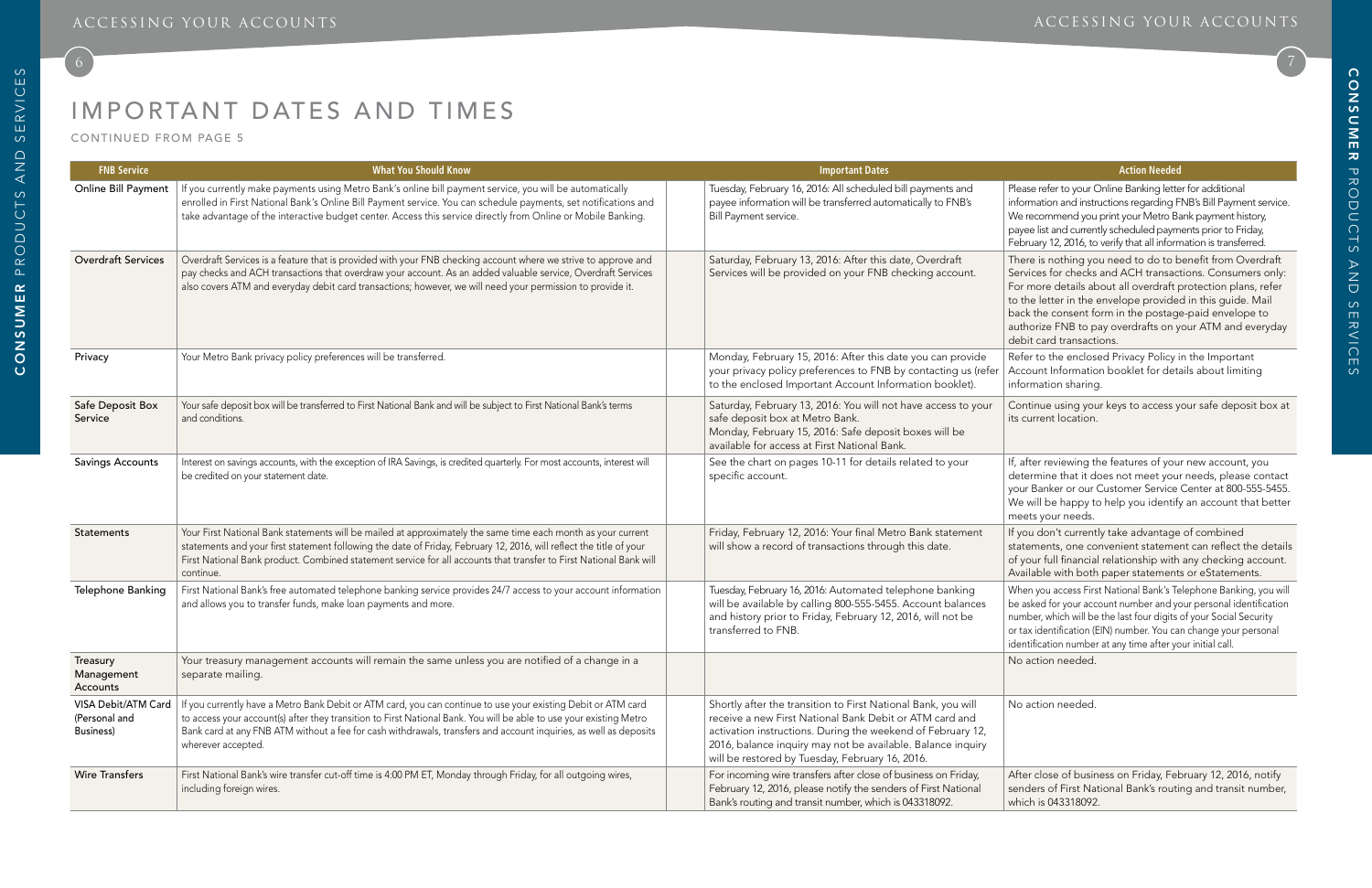

 $\Theta$ 

POLLANS

 $\infty$ 

### YOUR NEW CHECKING ACCOUNT THE SERVICE OF A SERVICE OF A SERVICE OF A SERVICE OF A SERVICE ACCOUNT

## DID YOU KNOW

Use the chart below to locate the First National Bank checking account which is most comparable to your existing account and to review the features of your new account. To ensure a seamless transition, your account will be transferred automatically to the most comparable option noted here.

Your new FNB checking account should be very similar to your current account. However, if you find an account that better fits your needs, you can select an alternate account any time after Tuesday, February 16, 2016. Simply visit a First National Bank office or call our Customer Service Center at 800-555-5455.

# MANAGING YOUR MONEY STARTS WITH THE RIGHT CHECKING ACCOUNT

| <b>Your Current</b><br><b>Metro Bank Account</b>             | <b>Your New</b><br><b>First National Bank</b><br><b>Checking Account</b> | <b>Overview</b>                                                                                                                                                                                                                                                                                                                                                                                                                              | <b>Balance Required to Avoid<br/>Monthly Service Charge</b>                                                         | <b>Monthly Account</b><br><b>Service Charge</b> | <b>Interest</b><br>Paid   | <b>Monthly Statement</b>                                                                       | ATM/<br>Debit Card | <b>FNB Online Banking</b><br><b>Bill Payment and</b><br><b>Mobile Banking</b> | <b>Check</b><br><b>Printing</b><br>Cost | <b>Additional Benefits</b>                                                                                                                                                                                                                                                                                                                                                        |
|--------------------------------------------------------------|--------------------------------------------------------------------------|----------------------------------------------------------------------------------------------------------------------------------------------------------------------------------------------------------------------------------------------------------------------------------------------------------------------------------------------------------------------------------------------------------------------------------------------|---------------------------------------------------------------------------------------------------------------------|-------------------------------------------------|---------------------------|------------------------------------------------------------------------------------------------|--------------------|-------------------------------------------------------------------------------|-----------------------------------------|-----------------------------------------------------------------------------------------------------------------------------------------------------------------------------------------------------------------------------------------------------------------------------------------------------------------------------------------------------------------------------------|
| • Totally Free Checking<br>· Bank-On Lancaster               | <b>Freestyle Checking</b>                                                | Freestyle Checking offers 24/7 banking with unlimited access to<br>online, mobile and eStatements. This account delivers everything<br>to you electronically, at your request, plus you can withdraw<br>money from any VISA®/PLUS® ATM in the world. Non-FNB ATMs<br>and other financial institutions' surcharges apply.                                                                                                                     | \$0                                                                                                                 | \$0                                             | <b>No</b>                 | • Free eStatement<br>• Paper statement \$2.95<br>• Paper statement with<br>check images \$5.95 | Yes                | Yes                                                                           | Cost varies<br>with style               | · Unlimited check writing<br>. No minimum balance required                                                                                                                                                                                                                                                                                                                        |
| • Now Interest Checking                                      | Lifestyle Checking                                                       | Put your money to work with a checking account that earns<br>interest. With Lifestyle Checking, as your account balance grows<br>at the minimum \$2,500, your interest rate automatically increases.                                                                                                                                                                                                                                         | \$1,000 average daily balance<br>or \$10,000 combined average<br>daily balance in other<br>checking, savings or CDs | \$10,00 or \$9,00<br>with an eStatement         | Yes, \$2,500<br>and above | Free paper statement<br>with check images                                                      | Yes                | Yes                                                                           | Free first<br>order of<br>120 checks    | · Unlimited check writing<br>· Total deposit relationship in<br>additional checking, savings<br>and CD can offset fee<br>· Free small safe deposit box or<br>\$30 credit toward larger box                                                                                                                                                                                        |
| • Premier Interest Checking<br>· Personal Exclusive Checking | Premierstyle Checking                                                    | Premierstyle Checking is an interest-bearing account that rewards<br>you for doing more of your banking with us. With exclusive benefits<br>and priority services like free custom checks, up to \$15.00 refunded<br>each statement cycle for ATM transactions at non-FNB locations,<br>free small safe deposit box and more, you'll get convenient solutions<br>for managing your everyday finances so you can enjoy your life in<br>style. | \$7,500 daily balance or<br>\$25,000 combined average<br>daily balance in other<br>checking, savings or CDs         | \$25                                            | Yes, \$1,000<br>and above | Free paper statement<br>or free eStatement                                                     | Yes                | Yes                                                                           | Free FNB<br>custom<br>checks            | • Unlimited check writing<br>. No charge to use a non-FNB ATM<br>(Up to $$15.00$ ATM surcharge<br>refund per statement cycle)<br>· Free small safe deposit box or<br>\$30 credit toward larger box<br>• Free OD transfer from another<br>deposit product or loan<br>• Two free domestic wire transfers<br>. Waive \$150 of mortgage<br>closing costs<br>• Free financial analysis |
| · Free 50 Plus Checking                                      | <b>Mystyle Checking</b>                                                  | With Mystyle Checking you can avoid a monthly fee by choosing<br>the option that works best for you. Maintain a minimum balance,<br>use Direct Deposit to eliminate hurried payday trips to the<br>bank and to gain immediate access to your money or maximize<br>convenience with secure, cash-free debit card transactions.                                                                                                                | \$500 daily balance or<br>\$5,000 combined average<br>daily balance in other<br>checking, savings or CDs            | \$6.95 or \$5.00 with<br>an eStatement          | No                        | • Free paper statement<br>or free eStatement<br>• Paper statement with<br>images \$3.00        | Yes                | Yes                                                                           | Free first<br>order of 50<br>checks     | · Unlimited check writing<br>· Direct deposit or 10 debit<br>purchases can help you avoid<br>your monthly maintenance fee                                                                                                                                                                                                                                                         |
| • Student Banking Checking                                   | <b>FNB-U Student Checking</b>                                            | FNB-U delivers into your hands the essentials of money<br>management. Convenient 24/7 account interaction, mobile<br>banking, simplified bill pay and more, all bundled in one student-<br>focused solution. Includes: Student Checking, Mobile Banking<br>with Mobile Deposit, Popmoney, FNB Online Banking, Bill Pay,<br>Savers Goal CD and Smart Option Student Loan.                                                                     | \$0                                                                                                                 | \$0                                             | <b>No</b>                 | Free eStatement with<br>check images                                                           | Yes                | Yes                                                                           | Free first<br>order of 50<br>checks     | • Unlimited check writing<br>• Easy account access with<br>Mobile Banking<br>• 24/7 debit card purchases<br>and ATM access<br>• Smart Option student<br>loan available                                                                                                                                                                                                            |

You can simplify your life with a combined statement showing details of all your FNB account relationships. It's fast and easy to enroll.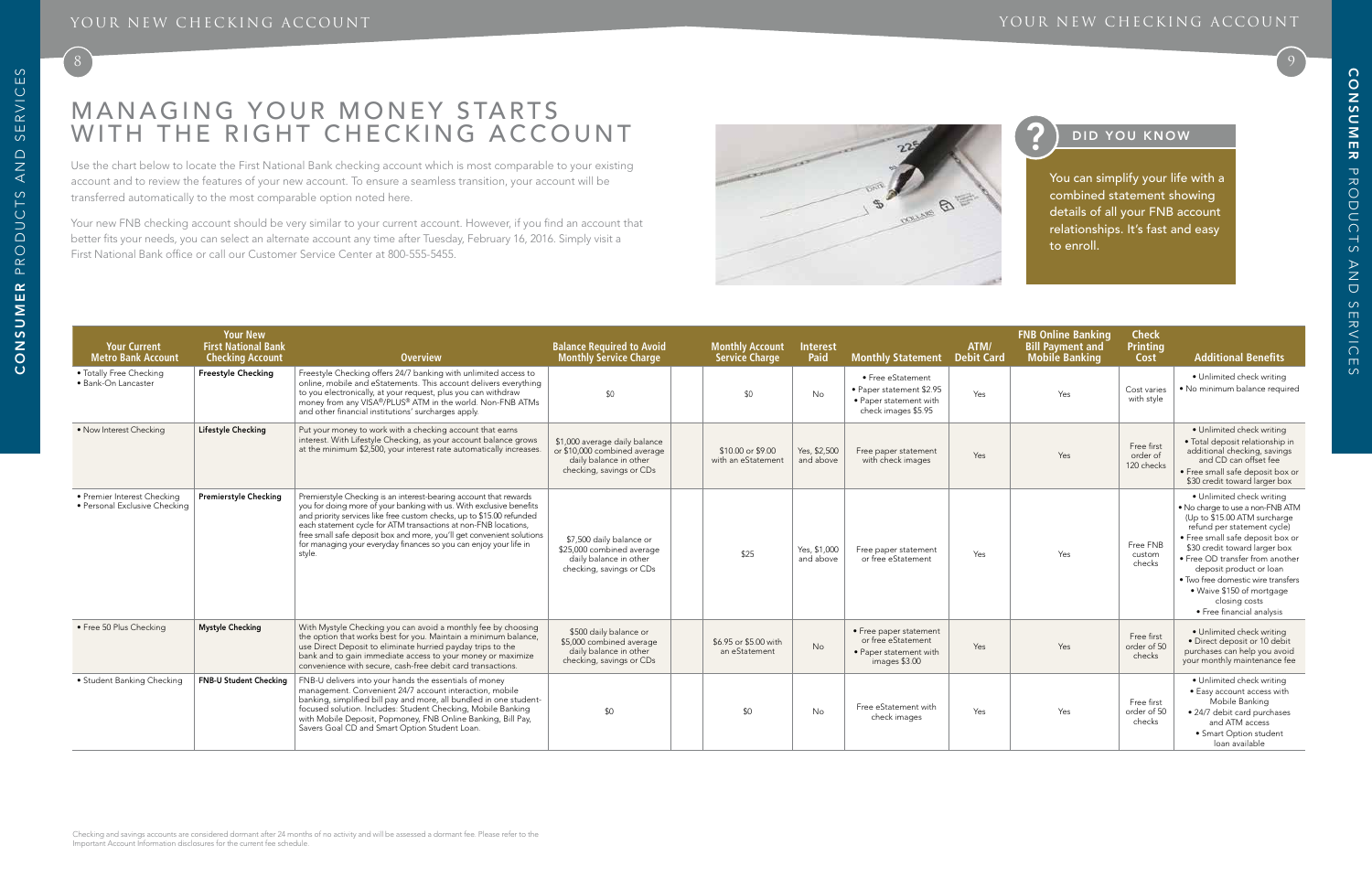### Your New Savings Account Your New Savings Account

## 10 11

### DID YOU KNOW

# DESIGNED WITH YOUR SHORT-TERM and L o ng-term Goals in Mind

Use the chart below to determine the First National Bank savings account which is most comparable to your existing account and to review the features of your new account. To ensure a seamless transition, your account will be transferred automatically to the most comparable option noted here.

Your new FNB savings account should be very similar to your current account. However, if you better fits your needs, you can select an alternate account any time after Tuesday, February 16, 20 National Bank office or call our Customer Service Center at 800-555-5455.

\*\*\* Your account will remain the same until maturity. At maturity, your CD will convert to an FNB account that most closely matches the requirements, features and benefits of your current account. You will receive notification at least 30 days prior to maturity.

Checking and savings accounts are considered dormant after 24 months of no activity and will be assessed a dormant fee. Please refer to the Important Account Information disclosures for the current fee schedule.

\* Minor account holders' minimum balance requirement and fee will be waived until age 18. Holiday Clubs waived for 2016, but subject to balance requirements thereafter.

\*\* The terms of the Personal Family Savings program with the County of Dauphin will be honored.

| find an account that<br>016. Simply visit a First           |                                          |                      |                        |
|-------------------------------------------------------------|------------------------------------------|----------------------|------------------------|
| <b>Balance Required to Avoid<br/>Monthly Service Charge</b> | <b>Monthly Account</b><br>Service Charge | <b>Interest Paid</b> | <b>Transaction Lir</b> |
|                                                             |                                          |                      |                        |

You can easily transfer funds electronically between all your FNB accounts, even with other financial institutions. Ask us how!

| Your Current<br><b>Metro Bank</b><br><b>Savings Account</b>                                                                                                                                                                                      | <b>Your New</b><br><b>First National Bank</b><br><b>Savings Account</b> | <b>Overview</b>                                                                                                                                                                                                                                                                                                                                                                                                                                                | <b>Balance Required to Avoid</b><br><b>Monthly Service Charge</b> | <b>Monthly Account</b><br><b>Service Charge</b> | <b>Interest Paid</b>                                                                                                               | <b>Transaction Limitations</b>                                                                                     | ATM/<br><b>Debit Card</b> | <b>Additional Benefits</b>                                                                                            |
|--------------------------------------------------------------------------------------------------------------------------------------------------------------------------------------------------------------------------------------------------|-------------------------------------------------------------------------|----------------------------------------------------------------------------------------------------------------------------------------------------------------------------------------------------------------------------------------------------------------------------------------------------------------------------------------------------------------------------------------------------------------------------------------------------------------|-------------------------------------------------------------------|-------------------------------------------------|------------------------------------------------------------------------------------------------------------------------------------|--------------------------------------------------------------------------------------------------------------------|---------------------------|-----------------------------------------------------------------------------------------------------------------------|
| · Personal Statement<br>Savings<br>• Young Statement Savings<br>· Personal Passbook<br>• Young Saver Passbook<br>• Premier Savings<br>• Personal Escrow Savings<br>· Personal Family Savings**<br>· Personal Exclusive Savings<br>· Holiday Club | <b>FirstRate Savings</b>                                                | With FirstRate Savings, your interest rate increases automatically<br>as your balance increases. You have access to an account with a<br>low minimum balance that helps you avoid account fees. Save for a<br>vacation, college or just a rainy day with FirstRate Savings and get<br>account flexibility and earn interest.                                                                                                                                   | \$300 Average Daily Balance*                                      | \$4.00                                          | Tiered variable<br>rate calculated<br>daily on the<br>collected balance.<br>compounded and<br>credited to the<br>account quarterly | 6 automatic or electronic transactions<br>(ACH or Point of Sale transactions<br>w/PIN using an ATM card) per month | Yes                       | · FNB-Online Banking<br>• Mobile Banking<br>• FDIC insured<br>· Tiered rate means you earn more<br>on higher balances |
| · Personal Money Market<br>· Personal Ultra<br>Money Market<br>· Personal Premier<br>Money Market                                                                                                                                                | <b>FirstRate Money Market</b>                                           | A FirstRate Money Market account helps you earn money with<br>interest rates that increase automatically as your balance increases.<br>You'll have immediate access to withdraw funds, deposit funds or<br>transfer funds between accounts at any First National Bank office,<br>online or by ATM. You can also write a limited number of checks<br>each month on this account.                                                                                | \$5,000 Average Daily Balance                                     | \$10.00                                         | Tiered variable<br>rate calculated<br>daily on the<br>collected balance,<br>compounded and<br>credited to the<br>account monthly   | 6 automatic or electronic transactions<br>(ACH or Point of Sale transactions<br>w/PIN using an ATM card) per month | Yes                       | · FNB-Online Banking<br>· Mobile Banking<br>· FDIC insured<br>· Tiered rate means you earn more<br>on higher balances |
| • Metro Certificates<br>of Deposit***                                                                                                                                                                                                            | <b>Certificates of Deposit</b><br>(CDs)                                 | Regular and IRA Certificates of Deposit help you count on a fixed,<br>competitive rate of interest from as little as 30 days to as long<br>as 120 months. We also offer certificates of deposit specifically<br>designed to help you meet your investment goals. All regular and<br>IRA certificates are FDIC insured (standard FDIC limits apply).                                                                                                            | \$500 minimum opening deposit                                     | N/A<br>Early withdrawal<br>penalty may apply    | Fixed for term.<br>Interest is<br>compounded and<br>credited on a<br>quarterly basis                                               | N/A                                                                                                                | No                        | • FDIC insured                                                                                                        |
| · Add-On SEP IRA/Uniplan<br>E-Z SEP<br>• Traditional Mutual<br>Deposit IRA<br>· Roth Multi-Deposit IRA<br>· Education Multi-Deposit<br><b>IRA</b>                                                                                                | <b>IRA Savings</b>                                                      | An IRA Savings Account is an easy way to begin a retirement savings.<br>This no-minimum-balance account allows you to accumulate your IRA<br>funds until the balance is large enough to be placed, penalty-free, into a<br>Certificate of Deposit.                                                                                                                                                                                                             | \$0                                                               | \$0                                             | Interest is calculated<br>daily on the<br>collected balance.<br>compounded and<br>credited to the<br>account monthly               | IRS regulations apply                                                                                              | No                        | • FDIC insured<br>• Annual statement                                                                                  |
|                                                                                                                                                                                                                                                  | <b>Other Products</b><br><b>Also Available</b>                          | <b>Overview</b>                                                                                                                                                                                                                                                                                                                                                                                                                                                | <b>Balance Required to Avoid</b><br><b>Monthly Service Charge</b> | <b>Monthly Account</b><br><b>Service Charge</b> | <b>Interest Paid</b>                                                                                                               | <b>Transaction Limitations</b>                                                                                     | ATM/<br><b>Debit Card</b> | <b>Additional Benefits</b>                                                                                            |
|                                                                                                                                                                                                                                                  | <b>Health Savings Account</b>                                           | A Health Savings Account (HSA) is a great way to save money<br>on health care costs for you and your family. Check with your<br>employer to see if you have an HSA-compatible health plan.<br>Because the money you contribute to your HSA may be tax-<br>deductible, you can maximize your healthcare purchasing power<br>each time you use your HSA to pay for qualified medical expenses<br>from doctor's fees and dental work to prescription medications. | No monthly fees.<br>Initial setup fee and<br>annual fee apply     | \$20 annual fee<br>applies                      | Tiered variable rate<br>calculated daily on<br>the collected balance,<br>compounded and<br>credited to the<br>account quarterly    | IRS regulations apply                                                                                              | Yes                       | · FNB-Online Banking<br>· Mobile Banking<br>· FDIC insured<br>• Tiered rate means you earn more<br>on higher balances |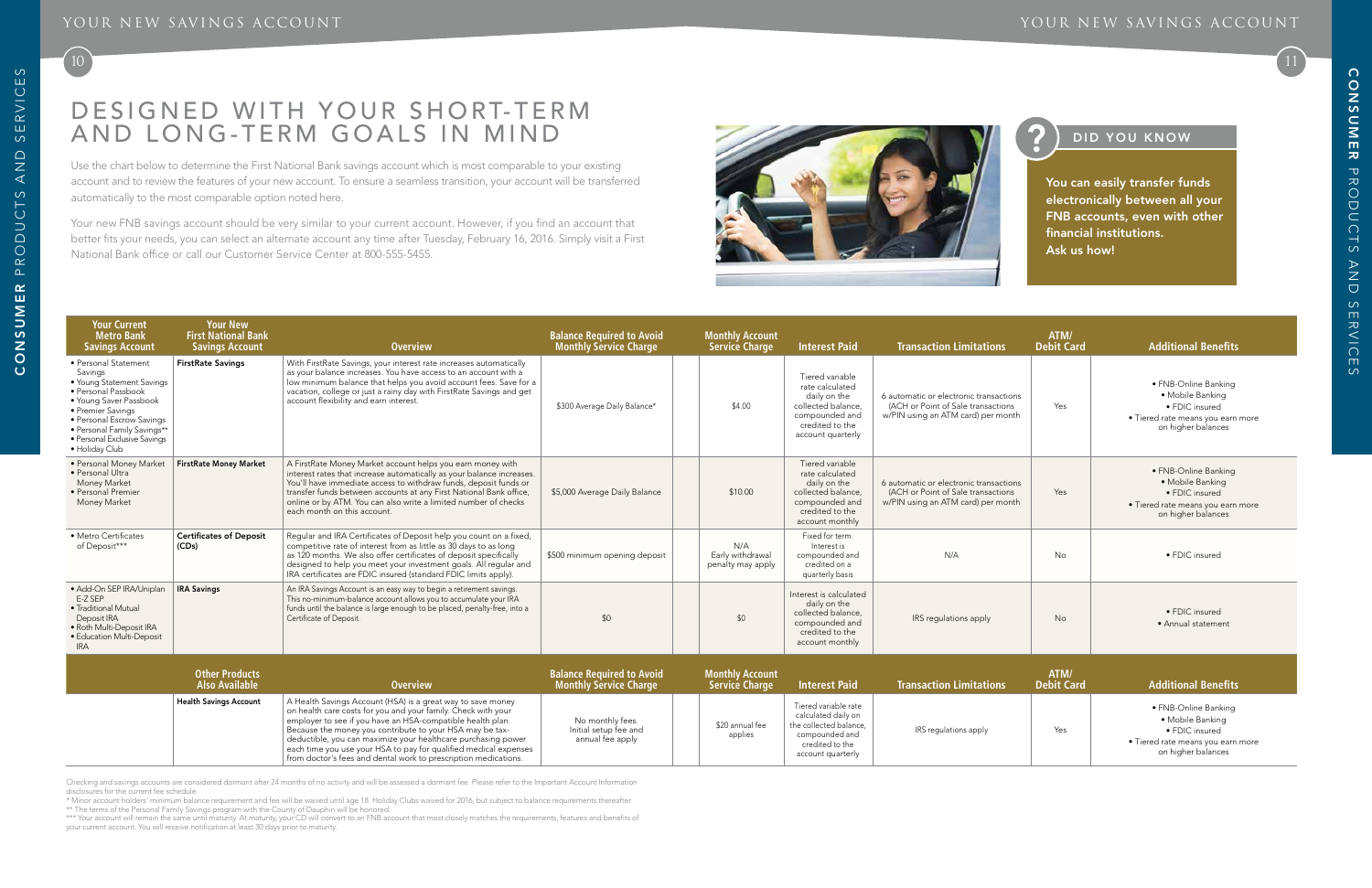# THE CONVENIENCE OF CHO

### NVE NIE NCE BANKI N G

12 13

First National Bank offers a variety of debit, credit and gift cards to fit your needs and lifestyle.

• First National Bank Personal Visa ® Debit Card Enjoy 24/7 access to your funds at thousands of ATMs nationwide, along with purchasing power anywhere Visa ® is accepted.

### • First National Bank Credit Card with ScoreCard ® Rewards

Earn points with ScoreCard Rewards, redeemable for travel, merchandise and more.

#### • Visa ® Gift Card

Available in any denomination. Use anywhere Visa ® is accepted.

#### Innovative Payment Options

#### • Apple Pay<sub>TM</sub>

Use Apple Pay with an FNB Debit Card and a supported Apple device to make secure purchases with the touch of a finger.

#### • Popmoney®

Use Online or Mobile Banking to pay just about anyone. Split the tab with friends from lunch or send money to the kids off at school, conveniently and securely with Popmoney.





# BANKING OPTIONS AND ACCOUNT ACCESS THAT MAKE YOUR LIFE EASIER

• Send money with Popmoney



### Mobile Banking with Mobile Deposit • Deposit a check • Get alerts • Transfer funds

- Monitor account activity Check balances Locate a branch or ATM<br>• Pay bills Send money with Popmoney
- 



### Online Banking • Transfer funds • Track **Frack balances**

- Locate a branch or ATM Acc
	-



### ATMs and Debit Cards

- 
- 
- 



### **Telephone**

#### Bill Pay • Receive electronic bills • Ser

- Schedule payments Transfer
	-



#### FNB Website

- Open an account Learn about products
- Locate a branch or ATM and
	- $•$  Sign



### In Person

- Deposit a check Open and payment Open and payment Make a loan payment Make a loan payment Make a loan payment Make a loan payment Make a loan payment Make a loan payment Make a loan payment Make a loa  $\bullet$  Transfer funds
	-

*Visit www.fnb-online.com for information on our full line of consumer and commercial banking, wealth management and insurance products and services.*

| <b>Online Banking</b><br>• Transfer funds<br>· Locate a branch or ATM                                                               | • Track expenses<br>· Access Budget Center                                                                                                                                                                                                | • Check balances<br>• Pay bills                                               |
|-------------------------------------------------------------------------------------------------------------------------------------|-------------------------------------------------------------------------------------------------------------------------------------------------------------------------------------------------------------------------------------------|-------------------------------------------------------------------------------|
| <b>Bill Pay</b><br>· Receive electronic bills<br>· Schedule payments                                                                | • Send money with Popmoney<br>· Transfer funds to accounts outside FNB                                                                                                                                                                    |                                                                               |
| <b>Credit Card</b><br>· Make a purchase<br>• Get cash from ATM                                                                      | • Enjoy competitive rates<br>· Earn travel and merchandise rewards                                                                                                                                                                        |                                                                               |
| <b>ATMs and Debit Cards</b><br>· Get cash<br>• Transfer funds<br>· Make purchases with ApplePay <sup>m</sup> · Access your accounts | · Deposit checks<br>• Check balances                                                                                                                                                                                                      | · Use your debit card<br>anywhere Visa® is<br>accepted                        |
| <b>Telephone</b><br>· Make a loan payment<br>• Access your account 24/7                                                             | • Check balances                                                                                                                                                                                                                          | • Transfer funds                                                              |
|                                                                                                                                     | Call 800-555-5455, or you can talk to a Customer Service Representative from<br>8:00 AM - 9:00 PM Monday-Friday, 8:00 AM - 5:00 PM on Saturday, and<br>9:00 AM - 5:00 PM on Sunday. Have your account information handy for verification. |                                                                               |
| <b>FNB Website</b><br>· Open an account<br>· Locate a branch or ATM                                                                 | • Learn about products<br>and services<br>· Sign up for online banking                                                                                                                                                                    | · Find the right deposit<br>product for you with our<br>'Help Me Decide' tool |
| <b>In Person</b><br>· Deposit a check<br>• Transfer funds                                                                           | • Open an account<br>· Get cash                                                                                                                                                                                                           | · Make a loan payment<br>• Check balances                                     |
|                                                                                                                                     |                                                                                                                                                                                                                                           |                                                                               |

|                     | Cred    |
|---------------------|---------|
| <b>CREDIT CARD</b>  | 1а<br>٠ |
| 1234 5678 1234 5678 |         |

## dit Card ake a purchase • Enjoy

- et cash from ATM Ear
	-

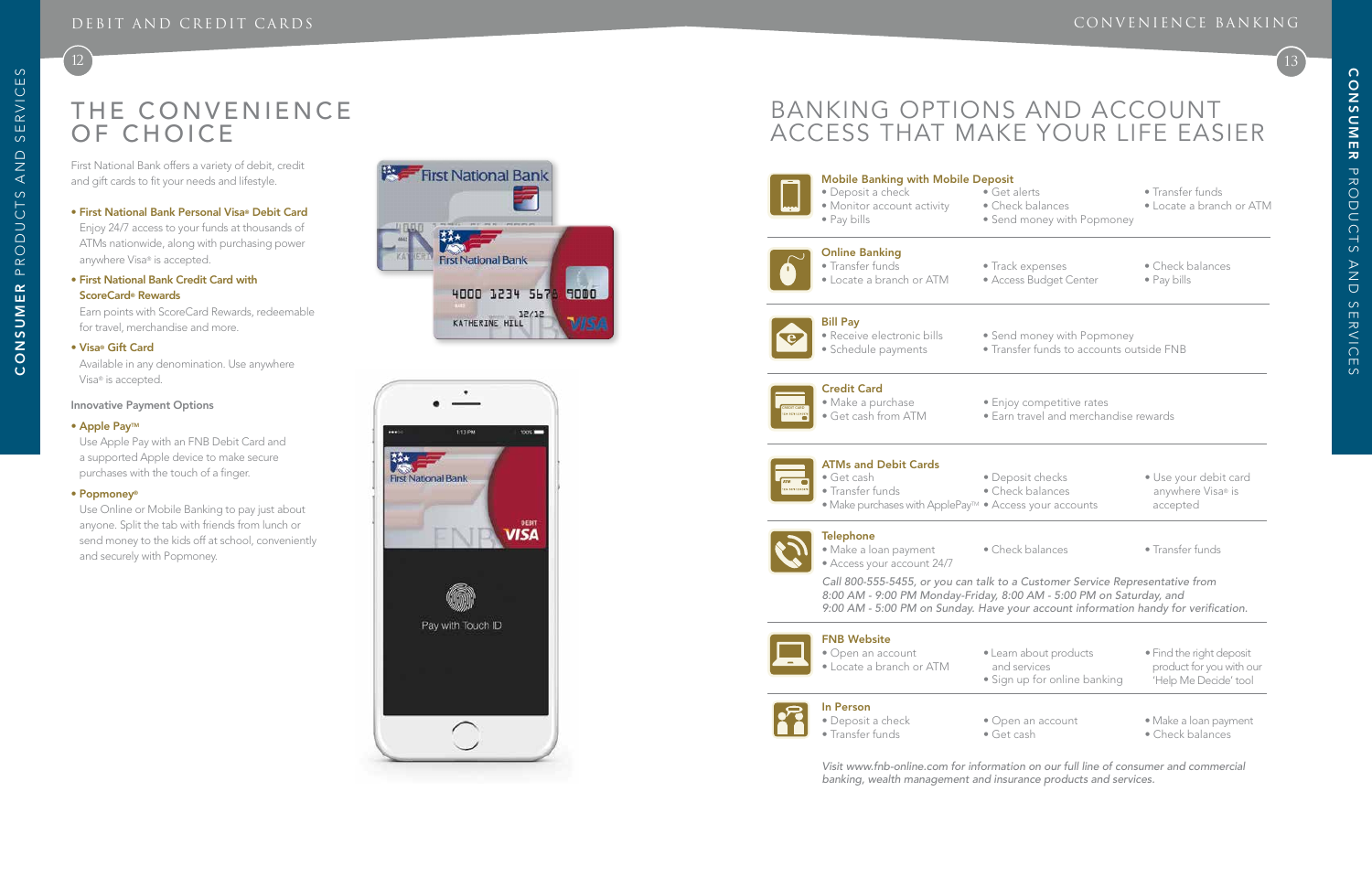# MORTGAGES AND LOANS INVESTING IN YOUR FUTURE TAILORED TO FIT YOUR NEEDS

## WEALTH MANAGEMENT AND INSURANCE

15

tual Funds Plans\*

ement Analysis **Estate Planning** Management Asset Allocation

ver and 401(k) ficiary Designation Strategies

al Needs Trusts **Election Communists** able Trust Services Fiduciary Services

dy Services

| Renter's Insurance |
|--------------------|
|                    |

Individual Life & Disability Seasonal/Secondary Dwellings Insurance

First National Bank offers so much more than traditional banking. By incorporating the services of our Wealth Management Group, we work closely with our clients to develop a concrete plan to manage the creation of wealth, its preservation and distribution.

### Wealth Enhancement and Growth

| Investment Management         | Muti |
|-------------------------------|------|
| Brokerage Services*           | 529  |
| Variable and Fixed Annuities* |      |

#### Wealth Protection and Preservation

| Cash Flow Analysis        | Retire |
|---------------------------|--------|
| Net Worth Determination   | Risk N |
| <b>Education Planning</b> |        |

#### Lifetime Wealth Distribution

| IRA/401(k)                    | Rolloy |
|-------------------------------|--------|
| Variable and Fixed Annuities* | Bene   |
| Distribution Calculations     |        |

### Estate and Wealth Distribution

| Wealth Transfer            | Specia |
|----------------------------|--------|
| Estate Settlements         | Charit |
| <b>Testamentary Trusts</b> | Custo  |

Purchasing a home is one of the most important decisions you'll ever make, and your banking needs are as unique as your vision for a dream home. First National Bank has a variety of mortgage and personal loan options to make that vision a reality.

#### Mortgage Loans

 $(14)$ 

- Fixed Rate Mortgage Loans with terms of 10, 15, 20, 25, and 30 years
- Adjustable Rate Mortgages
- Construction to Permanent Mortgage Loans for New Construction and Renovations
- Jumbo Fixed and Adjustable Rate Mortgages
- Specialty Purchase Programs
- FHA and VA Mortgage Loans
- Residential Lot Loans

### Home Equity Loans and Lines of Credit

- A Home Equity Loan is a fixed-rate term loan secured by the equity in your home with the security of a fixed repayment plan.
- A Home Equity Line of Credit provides an open-ended line of credit secured by the equity in your home, so you can spend only what you need to get the job done.

#### Personal Loans

- Automobile or Recreational Vehicle Loans
- Home Improvement Loans
- Manufactured Housing Loans
- Personal Unsecured Loans
- Watercraft Loans
- Loans secured by other personal assets

### Personal Lines of Credit



## DID YOU KNOW

You can take advantage of our LockOption to lock in a fixed rate for all or part of your home equity line of credit.

\* Not FDIC insured. No bank guarantee. May lose value. Not insured by any Federal Government Agency. Not a bank deposit.

# PROTECTING WHAT MATTERS

Our insurance group, First National Insurance Agency, provides individually tailored, comprehensive insurance policies to protect home, auto, life and other personal assets.

### Products and Services Include:\*

Individual Medical Insurance Individual Medicare Products Valuable Articles Coverage Critical Illness & Accident **Personal Auto Insurance** Long-Term Care Insurance Motorcycle Insurance Homeowner's Insurance Watercraft Insurance

Condominium Owner's Insurance Personal Umbrella Liability

\*Insurance products are sold by First National Insurance Agency, LLC and its licensed agents. Insurance products are not insured by the FDIC or any other federal government agency, not a deposit of, or guaranteed by FNB or its affiliates. Subject to investment risks, including loss of principal amount invested.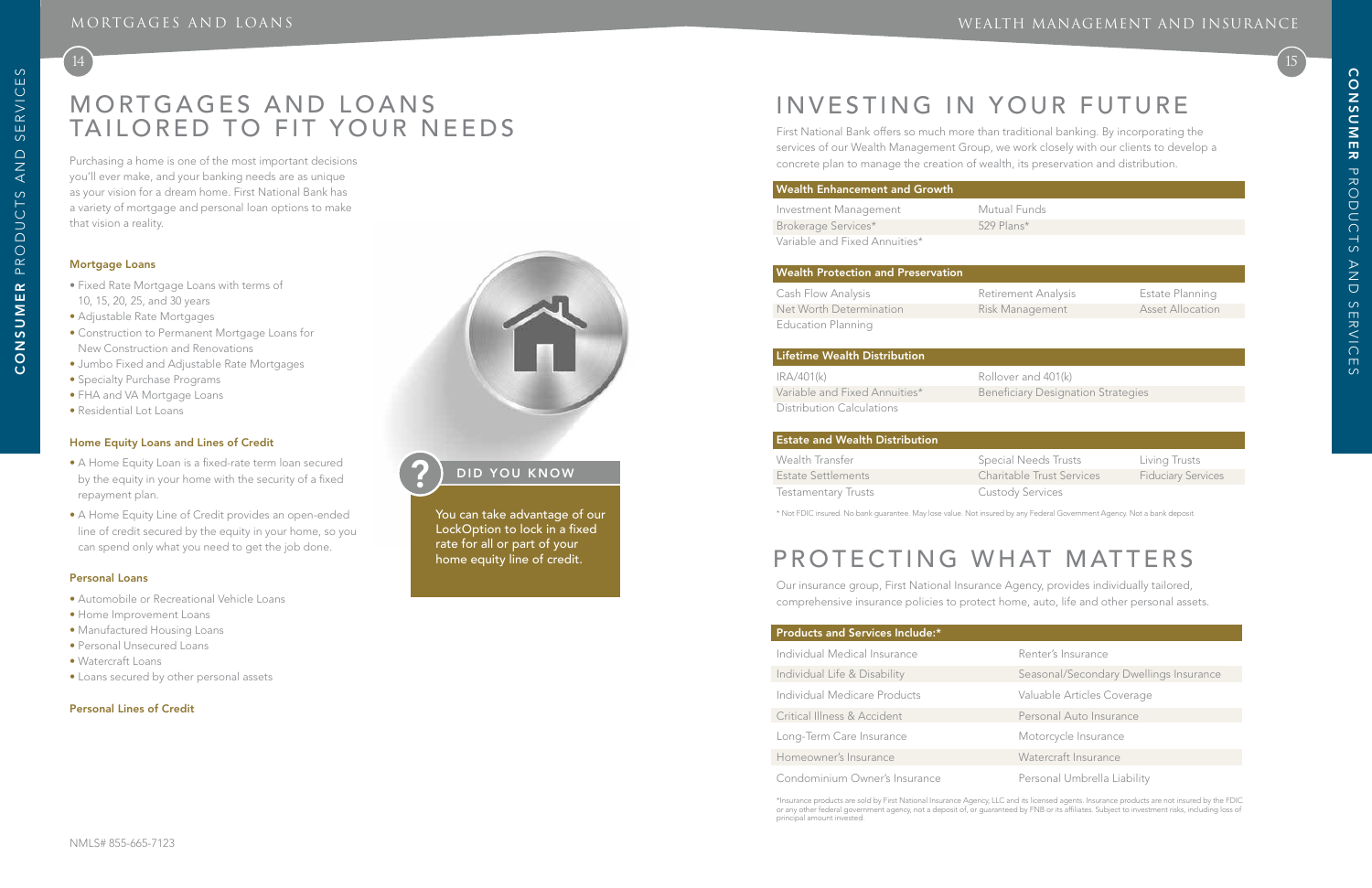

# Experience an Exclusive Difference in Banking

#### The Private Banking Difference

A Private Banker from First National Bank can serve as your single point of contact for all of your banking needs. You benefit from expertise and specialized products and services tailored to sophisticated client needs.

- Private Banking Select Checking
- Private Banking Select Money Market
- Special Mortgages
- Loans and Lines of Credit
- Wealth Strategies and Asset Protection



## **2** DID YOU KNOW

Your dedicated Private Banker serves as a single point of contact, connecting you to a wealth of checking, savings, loans and mortgage products.

| Investments and Wealth Management28       |  |
|-------------------------------------------|--|
|                                           |  |
| Workplace, Personal and Private Banking30 |  |
|                                           |  |

 $(16)$ 

# Business Products & Services



### Important Dates:

### Saturday, February 13, 2016

All Metro Bank branches will be open from 9:00 AM until 3:00 PM EST.

### Sunday, February 14, 2016

All Metro Bank locations will be closed to prepare for the transition.

### Monday, February 15, 2016

Presidents Day - All former Metro Bank locations will be open 8:30 AM until 5:00 PM (lobby) and 8:30 AM until 6:00 PM (drive thru).

### Tuesday, February 16, 2016

All offices will open as First National Bank. You gain access to the full range of products and services offered by First National Bank.

Visit a local office during the week for our Open House, and celebrate our commitment to serving you as a First National Bank customer.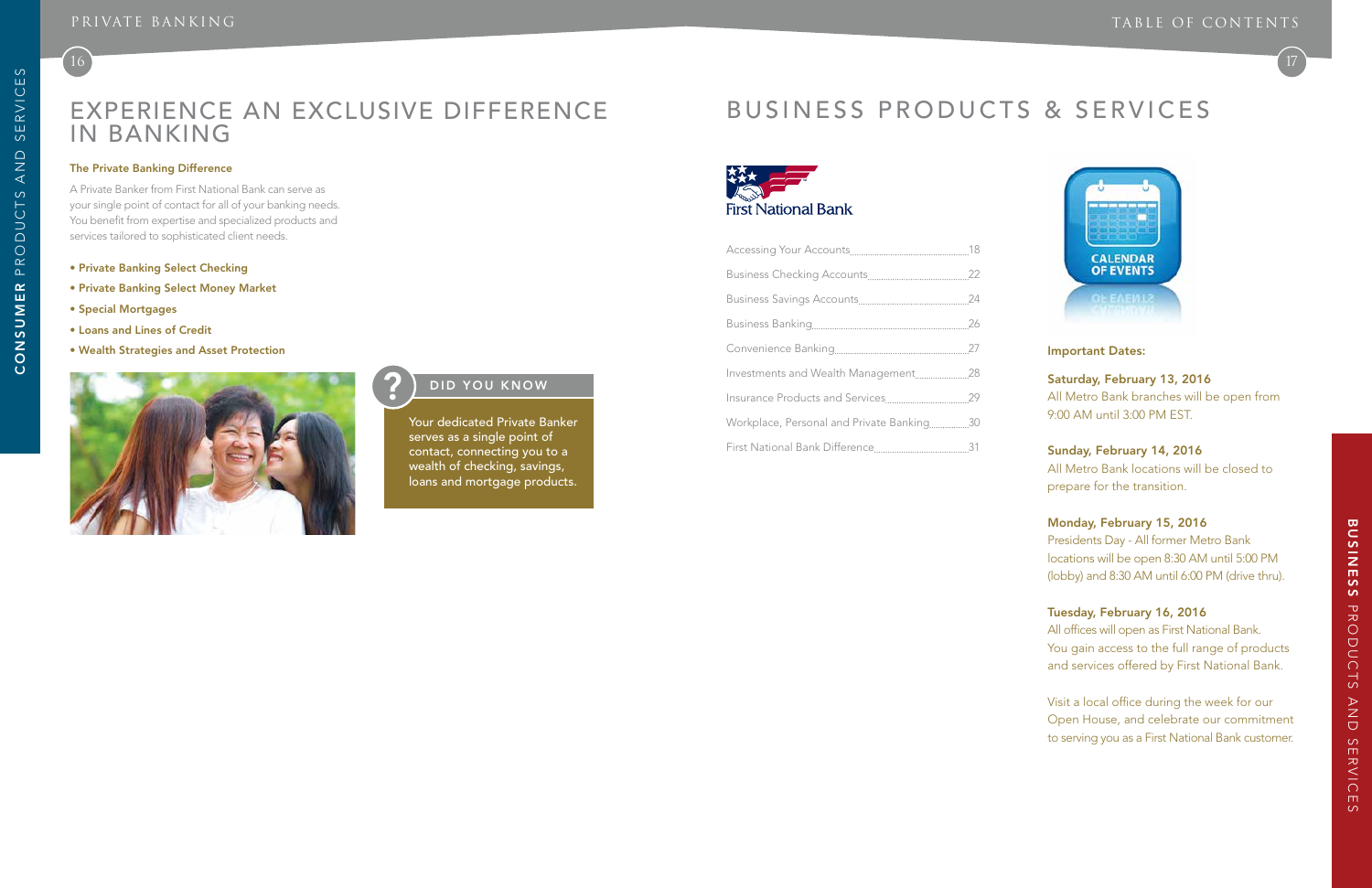se refer to the enclosed Important Account rmation disclosure.

a local office during the week beginning Monday, ruary 15, 2016, for our Open House, and help us celebrate commitment to you as a First National Bank customer.

Iter reviewing the features of your new account, you determine it does not meet your needs, please contact your Banker or our tomer Service Center at 800-555-5455. We will be happy to help identify an account that better meets your needs.

en you need to order new checks, you can order directly online, bhone or in person. If you order checks from a source other First National Bank, please call our Customer Service Center 00-555-5455 to obtain important bank-specific information r to placing your order.

IMPORTANT DATES AND TIMES<br>The following "Accessing Your Business Accounts" chart Quick Reference Guide contains important instructions and date references that will help ensure a seamless transition of your business and/or personal accounts and services from Metro Bank to First National Bank.

> ke loan payments from your First National Bank checking or ngs account by following the prompts when you call 800-555-5455, or mail your payments to P.O. Box 6122, Hermitage, PA 16148-0922.

dit card payments will not be accepted in branch after ruary 12, 2016.

establish your external online transfers by logging on to Online Banking and selecting the Pay Bills tab.

will receive notification of your new FNB IRA at least 30 days r to maturity.

access Mobile Banking you must first be enrolled in Online king. Access Mobile Banking by downloading F.N.B. Direct n the app store for your device or learn more within the Alerts Mobile Banking tab of Online Banking. To log into Mobile king, simply use your new FNB Online Banking user ID and sword.

se make note of the mailing address for mortgage payments: P.O. 6122, Hermitage, PA 16148. Overnight delivery payments should hailed to 4140 East State Street, Hermitage, PA 16148-3487.

ise print your Metro Bank transaction history and eStatements r to Friday, February 12, 2016, since this information will transfer.

| <b>FNB Service</b>                                            | <b>What You Should Know</b>                                                                                                                                                                                                                                                                                                                                                                                                                                                  | <b>Important Dates</b>                                                                                                                                                                                                             | <b>Action Needed</b>                                                                                                                                                                                                      |
|---------------------------------------------------------------|------------------------------------------------------------------------------------------------------------------------------------------------------------------------------------------------------------------------------------------------------------------------------------------------------------------------------------------------------------------------------------------------------------------------------------------------------------------------------|------------------------------------------------------------------------------------------------------------------------------------------------------------------------------------------------------------------------------------|---------------------------------------------------------------------------------------------------------------------------------------------------------------------------------------------------------------------------|
| <b>ACH Transfers and</b><br>Direct Deposits/<br><b>Debits</b> | Direct deposits and automatic transfers to and from your accounts will continue without interruption.                                                                                                                                                                                                                                                                                                                                                                        |                                                                                                                                                                                                                                    | No action needed                                                                                                                                                                                                          |
| Availability of<br>Deposits                                   | For full details on the funds availability policy that applies to your accounts, please refer to the<br>enclosed Important Account Information disclosure.                                                                                                                                                                                                                                                                                                                   |                                                                                                                                                                                                                                    | Please refer to the enclosed Important<br>Information disclosure.                                                                                                                                                         |
| <b>Branch Banking</b>                                         | In addition to banking at our network of more than 300 convenient offices and 400 ATMs, we also offer a variety<br>of other banking options to simplify your money management.                                                                                                                                                                                                                                                                                               | See page 3 of this Welcome Guide for important dates.                                                                                                                                                                              | Visit a local office during the week begi<br>February 15, 2016, for our Open House<br>our commitment to you as a First Natio                                                                                              |
| CDs                                                           | The current rate and terms of your CD(s) will remain the same until the maturity date.                                                                                                                                                                                                                                                                                                                                                                                       |                                                                                                                                                                                                                                    | No action needed                                                                                                                                                                                                          |
| <b>Checking Accounts</b>                                      | Your checking account will transition to a First National Bank account listed in the chart on pages 22-23. Direct<br>deposits and automatic transfers to and from your accounts will continue without interruption. Automatic transfers<br>will be posted to the account nightly on the same business day that the transfer is scheduled, or on the next<br>business day if the transfer is scheduled on a weekend or holiday.                                               | See the chart on pages 22-23 for details related to your<br>specific account.                                                                                                                                                      | If, after reviewing the features of your nev<br>that it does not meet your needs, please<br>Customer Service Center at 800-555-5455<br>you identify an account that better meets                                          |
| Checks                                                        | You may continue to use your existing checks and deposit slips.                                                                                                                                                                                                                                                                                                                                                                                                              | Upon depletion of checks and deposit slips, please<br>order new supplies. See "Action Needed" for reorder<br>information.                                                                                                          | When you need to order new checks, yc<br>by phone or in person. If you order chec<br>than First National Bank, please call our<br>at 800-555-5455 to obtain important bar<br>prior to placing your order.                 |
| Consumer and<br><b>Business Loans or</b><br>Lines of Credit   | The terms of your loan or line of credit will remain unchanged and fees and late charges will be assessed in accordance<br>with your existing contract unless you receive a separate notification of specific changes. If you have a line of credit, you<br>will receive a monthly First National Bank statement which will provide the new payment address and other details of<br>your account. Payments made by automatic deduction from a deposit account will continue. | Saturday, February 13, 2016: After this date, you can<br>make payments at your local First National Bank office or<br>through Online or Mobile Banking.                                                                            | Make loan payments from your First Na<br>savings account by following the promp<br>555-5455, or mail your payments to P.O. E<br>16148-0922.                                                                               |
| <b>Credit Cards</b>                                           | Your existing Metro Bank credit card will not be transferred to First National Bank. You may continue to use this card.                                                                                                                                                                                                                                                                                                                                                      | Tuesday, February 16, 2016: After this date, if you are<br>interested in applying for a First National Bank Visa® Rewards<br>credit card, you may do so after February 16, 2016, by visiting<br>www.fnb-online.com/creditcard.     | Credit card payments will not be accep<br>February 12, 2016.                                                                                                                                                              |
| Future Dated and<br><b>Recurring Online</b><br>Transfers      | External online transfers to other financial institutions via Online Banking will not transfer to First National Bank.<br>Internal online transfers from one Metro Bank account to another Metro Bank account will transfer to First<br>National Bank.                                                                                                                                                                                                                       | Tuesday, February 16, 2016, at 8:00 AM: External online<br>transfers may be set up through FNB Online Banking.                                                                                                                     | Re-establish your external online transf<br>FNB Online Banking and selecting the                                                                                                                                          |
| Individual<br>Retirement<br>Accounts<br>(Consumer Only)       | Your Metro Bank account will remain the same until maturity. At maturity it will convert to an FNB account that<br>most closely matches your current requirements, features and benefits. IRA statements will be mailed annually<br>in January.                                                                                                                                                                                                                              | Saturday, February 13, 2016: First National Bank will<br>become the new custodian of your IRA Plan.                                                                                                                                | You will receive notification of your new<br>prior to maturity.                                                                                                                                                           |
| Mobile Banking                                                | Mobile Banking with Mobile Deposit provides 24/7 banking convenience when paired with FNB Online<br>Banking. View accounts, transfer funds, deposit checks and more.                                                                                                                                                                                                                                                                                                         | Friday, February 12, 2016: Discontinue using Metro Bank's<br>Mobile Banking at 5:00 PM.<br>Tuesday, February 16, 2016: To continue using Mobile<br>Banking, please re-enroll.                                                      | To access Mobile Banking you must firs<br>Banking. Access Mobile Banking by do<br>from the app store for your device or le<br>and Mobile Banking tab of Online Bank<br>Banking, simply use your new FNB Onli<br>password. |
| Mortgage Loans                                                | The terms and conditions outlined in your mortgage loan documents will remain the same unless you are notified<br>of a change in a separate mailing. Automatic payments will continue without interruption unless also notified in a<br>separate mailing.                                                                                                                                                                                                                    | Saturday, February 13, 2016: Beginning this date,<br>questions about your mortgage loan can be directed to<br>our Customer Service Center at 800-555-5455 or by writing<br>us at 4140 East State Street, Hermitage, PA 16148-3487. | Please make note of the mailing address f<br>Box 6122, Hermitage, PA 16148. Overnigh<br>be mailed to 4140 East State Street, Herm                                                                                         |
| Online Banking                                                | If you currently bank online, you will automatically be enrolled in First National Bank's Online Banking with<br>access to the same accounts. Please note: If you are not an owner or signer on an account, you will not have<br>access to this account within FNB Online Banking.                                                                                                                                                                                           | The week of February 1, 2016: Current Online Banking<br>customers will receive a letter which will explain how to access<br>accounts online beginning Tuesday, February 16, 2016.                                                  | Please print your Metro Bank transactic<br>prior to Friday, February 12, 2016, since<br>not transfer.                                                                                                                     |

## ACCESSING YOUR ACCOUNTS ACCESSING YOUR ACCOUNTS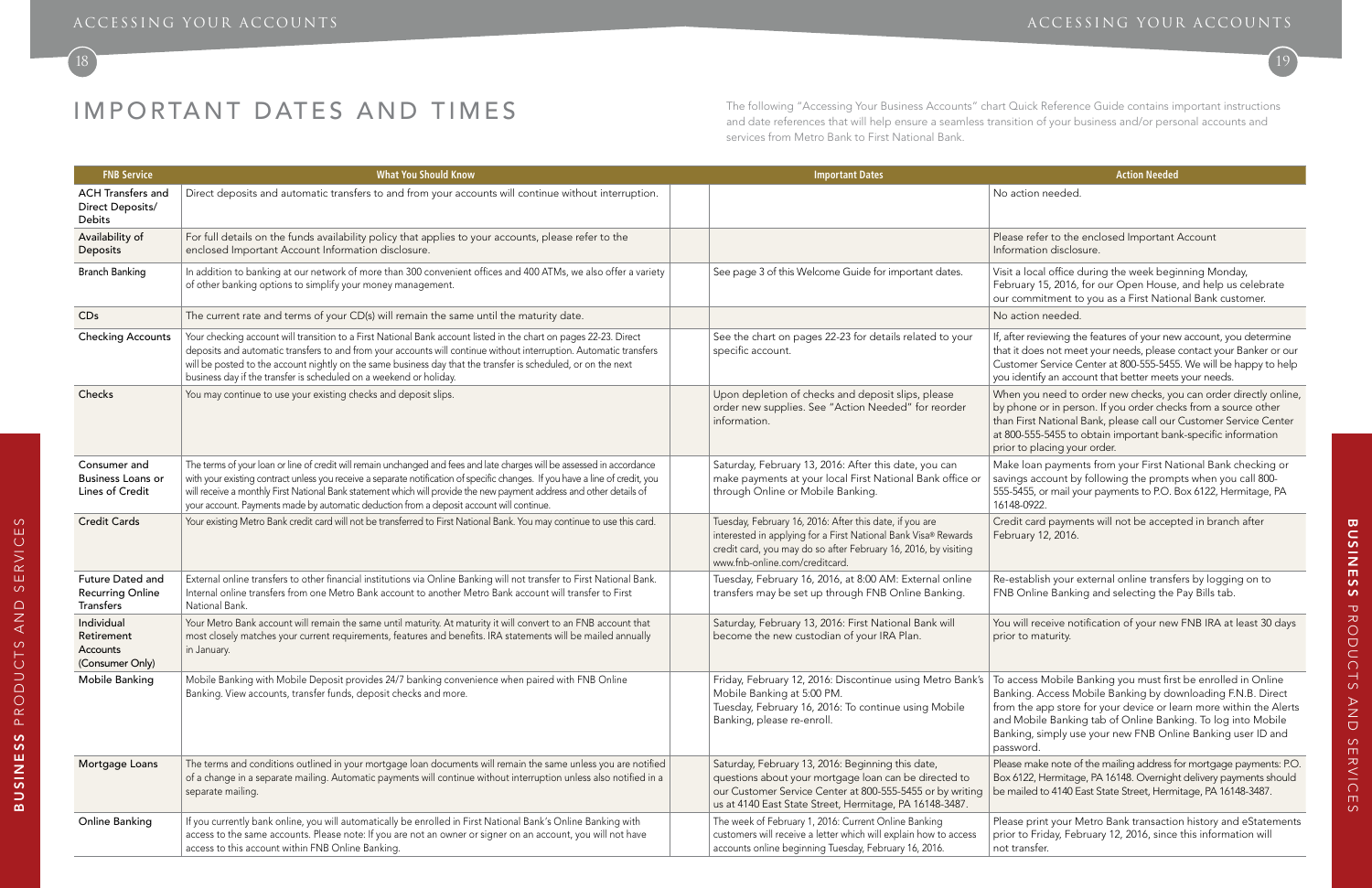# IMPORTANT DATES AND TIMES

CONTINUED FROM PAGE 19

Please refer to your Online Banking letter for additional information and instructions regarding FNB's Bill Payment service. We recommend you print your Metro Bank payment history, payee list and currently scheduled payments prior to Friday, February 12, 2016, to verify that all information is transferred.

There is nothing you need to do to benefit from Overdraft Services for checks and ACH transactions. Consumers only: For more details about all overdraft protection plans, refer to the letter in the envelope provided in this guide. Mail back the consent form in the postage-paid envelope to authorize FNB to pay overdrafts on your ATM and everyday debit card transactions.

Refer to the enclosed Privacy Policy in the Important Account Information booklet for details about limiting information sharing.

Continue using your keys to access your safe deposit box at its current location.

| <b>FNB Service</b>                                | <b>What You Should Know</b>                                                                                                                                                                                                                                                                                                                                                     | <b>Important Dates</b>                                                                                                                                                                                                                                                                                    | <b>Action Needed</b>                                                                                                                                                                                                                                                        |
|---------------------------------------------------|---------------------------------------------------------------------------------------------------------------------------------------------------------------------------------------------------------------------------------------------------------------------------------------------------------------------------------------------------------------------------------|-----------------------------------------------------------------------------------------------------------------------------------------------------------------------------------------------------------------------------------------------------------------------------------------------------------|-----------------------------------------------------------------------------------------------------------------------------------------------------------------------------------------------------------------------------------------------------------------------------|
| Online Bill Payment                               | If you currently make payments using Metro Bank's online bill payment service, you will be automatically<br>enrolled in First National Bank's Online Bill Payment service. You can schedule payments, set notifications and<br>take advantage of the interactive budget center. Access this service directly from Online or Mobile Banking.                                     | Tuesday, February 16, 2016: All scheduled bill payments and<br>payee information will be transferred automatically to FNB's<br>Bill Payment service.                                                                                                                                                      | Please refer to your Online Banking lette<br>information and instructions regarding F<br>We recommend you print your Metro Ba<br>payee list and currently scheduled paym<br>February 12, 2016, to verify that all inforn                                                    |
| <b>Overdraft Services</b>                         | Overdraft Services is a feature that is provided with your FNB checking account where we strive to approve and<br>pay checks and ACH transactions that overdraw your account. As an added valuable service, Overdraft Services<br>also covers ATM and everyday debit card transactions; however, we will need your permission to provide it.                                    | Saturday, February 13, 2016: After this date, Overdraft<br>Services will be provided on your FNB checking account.                                                                                                                                                                                        | There is nothing you need to do to b<br>Services for checks and ACH transact<br>For more details about all overdraft p<br>to the letter in the envelope provide<br>back the consent form in the postage<br>authorize FNB to pay overdrafts on y<br>debit card transactions. |
| Privacy                                           | Your Metro Bank privacy policy preferences will be transferred.                                                                                                                                                                                                                                                                                                                 | Monday, February 15, 2016: After this date you can provide<br>your privacy policy preferences to FNB by contacting us (refer<br>to the enclosed Important Account Information booklet).                                                                                                                   | Refer to the enclosed Privacy Policy i<br>Account Information booklet for deta<br>information sharing.                                                                                                                                                                      |
| Safe Deposit Box<br>Service                       | Your safe deposit box will be transferred to First National Bank and will be subject to First National Bank's terms<br>and conditions.                                                                                                                                                                                                                                          | Saturday, February 13, 2016: You will not have access to your<br>safe deposit box at Metro Bank.<br>Monday, February 15, 2016: Safe deposit boxes will be<br>available for access at First National Bank.                                                                                                 | Continue using your keys to access y<br>its current location.                                                                                                                                                                                                               |
| Savings Accounts                                  | Interest on savings accounts, with the exception of IRA Savings, is credited quarterly. For most accounts, interest will<br>be credited on your statement date.                                                                                                                                                                                                                 | See the chart on pages 24-25 for details related to your<br>specific account.                                                                                                                                                                                                                             | If, after reviewing the features of you<br>determine that it does not meet you<br>your Banker or our Customer Service<br>We will be happy to help you identify<br>meets your needs.                                                                                         |
| Statements                                        | Your First National Bank statements will be mailed at approximately the same time each month as your current<br>statements and your first statement following the date of Friday, February12, 2016, will reflect the title of your<br>First National Bank product. Combined statement service for all accounts that transfer to First National Bank will<br>continue.           | Friday, February 12, 2016: Your final Metro Bank statement<br>will show a record of transactions through this date.                                                                                                                                                                                       | If you don't currently take advantage<br>statements, one convenient stateme<br>of your full financial relationship with<br>Available with both paper statements                                                                                                             |
| Telephone Banking                                 | First National Bank's free automated telephone banking service provides 24/7 access to your account information<br>and allows you to transfer funds, make loan payments and more.                                                                                                                                                                                               | Tuesday, February 16, 2016: Automated telephone banking<br>will be available by calling 800-555-5455. Account balances<br>and history prior to Friday, February 12, 2016, will not be<br>transferred to FNB.                                                                                              | When you access First National Bank's Te<br>be asked for your account number and yo<br>number, which will be the last four digits<br>or tax identification (EIN) number. You ca<br>identification number at any time after yo                                               |
| <b>Ireasury</b><br>Management<br>Accounts         | Your treasury management accounts will remain the same unless you are notified of a change in a<br>separate mailing.                                                                                                                                                                                                                                                            |                                                                                                                                                                                                                                                                                                           | No action needed.                                                                                                                                                                                                                                                           |
| VISA Debit/ATM Card<br>(Personal and<br>Business) | If you currently have a Metro Bank Debit or ATM card, you can continue to use your existing Debit or ATM card<br>to access your account(s) after they transition to First National Bank. You will be able to use your existing Metro<br>Bank card at any FNB ATM without a fee for cash withdrawals, transfers and account inquiries, as well as deposits<br>wherever accepted. | Shortly after the transition to First National Bank, you will<br>receive a new First National Bank Debit or ATM card and<br>activation instructions. During the weekend of February 12,<br>2016, balance inquiry may not be available. Balance inquiry<br>will be restored by Tuesday, February 16, 2016. | No action needed.                                                                                                                                                                                                                                                           |
| <b>Wire Transfers</b>                             | First National Bank's wire transfer cut-off time is 4:00 PM ET, Monday through Friday, for all outgoing wires,<br>including foreign wires.                                                                                                                                                                                                                                      | For incoming wire transfers after close of business on Friday,<br>February 12, 2016, please notify the senders of First National<br>Bank's routing and transit number, which is 043318092.                                                                                                                | After close of business on Friday, Fel<br>senders of First National Bank's routi<br>which is 043318092.                                                                                                                                                                     |

### ACCESSING YOUR ACCOUNTS ACCESSING YOUR ACCOUNTS

## 20 21

If, after reviewing the features of your new account, you determine that it does not meet your needs, please contact your Banker or our Customer Service Center at 800-555-5455. We will be happy to help you identify an account that better meets your needs.

If you don't currently take advantage of combined statements, one convenient statement can reflect the details of your full financial relationship with any checking account. Available with both paper statements or eStatements.

When you access First National Bank's Telephone Banking, you will be asked for your account number and your personal identification number, which will be the last four digits of your Social Security or tax identification (EIN) number. You can change your personal identification number at any time after your initial call.

After close of business on Friday, February 12, 2016, notify senders of First National Bank's routing and transit number, which is 043318092.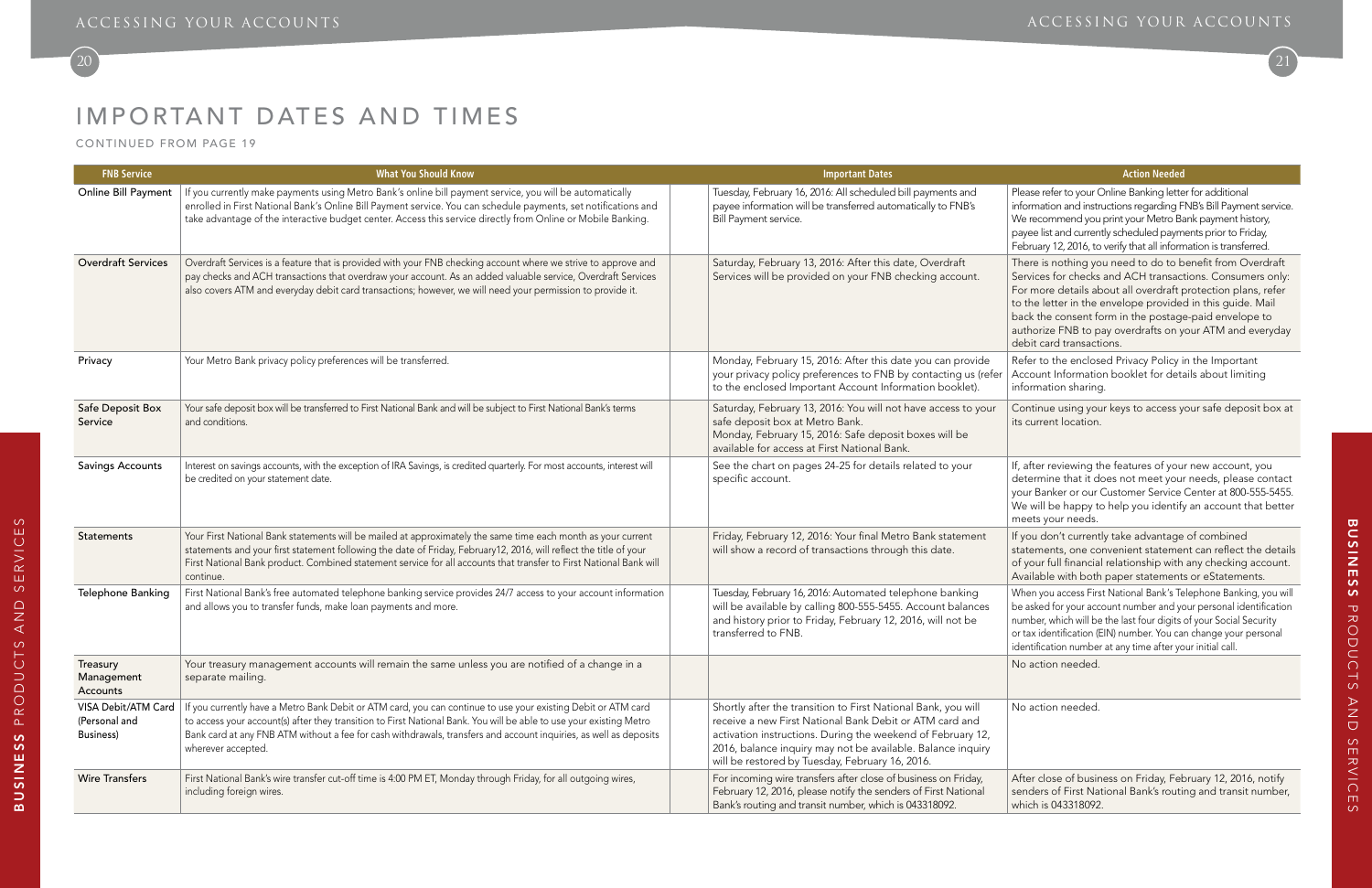# THE RIGHT CHECKING ACCOUNT

22

| <b>Your Current</b><br><b>Metro Bank</b><br><b>Checking Account</b>                                                                                                                                                                                | <b>Your New</b><br><b>First National Bank</b><br><b>Checking Account</b> | <b>Overview</b>                                                                                                                                                                                                                                                                                                                                                 | <b>Balance Required</b><br>to Avoid Monthly<br><b>Maintenance Fee</b>   | <b>Monthly Account</b><br><b>Maintenance Fee/</b><br><b>Activity Fee</b>                                              | <b>Interest</b><br>Paid | <b>Monthly</b><br><b>Statement</b> | ATM/<br>Debit Card        | <b>FNB Online Banking</b> | <b>Additional Benefits</b>                                                                                                                                                                                    |
|----------------------------------------------------------------------------------------------------------------------------------------------------------------------------------------------------------------------------------------------------|--------------------------------------------------------------------------|-----------------------------------------------------------------------------------------------------------------------------------------------------------------------------------------------------------------------------------------------------------------------------------------------------------------------------------------------------------------|-------------------------------------------------------------------------|-----------------------------------------------------------------------------------------------------------------------|-------------------------|------------------------------------|---------------------------|---------------------------|---------------------------------------------------------------------------------------------------------------------------------------------------------------------------------------------------------------|
| • Free Sole Proprietor Checking<br>· Business Checking<br>• CM Free Business Checking<br>· Not-For-Profit Basic Checking                                                                                                                           | <b>Free Small Business</b><br>Checking                                   | Tailor-made for small businesses or organizations with relatively<br>low transaction volume, Free Small Business Checking saves you<br>money because you pay no monthly maintenance account fees.<br>Conveniently access your money after hours through FNB-Online<br>Banking.                                                                                  | N/A                                                                     | \$0<br>150 free monthly items,<br>\$0.32 per item fee is<br>applicable on each item in<br>excess of 150               | No                      | Yes, with check<br>safekeeping     | Yes                       | Available                 | A free business account to meet the needs of<br>small businesses and organizations that have<br>relatively low account activity.                                                                              |
| • Business +                                                                                                                                                                                                                                       | <b>Compak Checking</b>                                                   | If you tend to keep a consistent level of funds in your business<br>account and have a medium volume of transactions, this basic<br>low-cost checking account is for you. A monthly maintenance<br>fee can be avoided by maintaining a minimum balance or larger<br>average balance in the account.                                                             | \$1,500 minimum daily<br>balance or<br>\$5,000 average daily<br>balance | \$25.00<br>400 free monthly items<br>\$0.32 per item fee is<br>applicable on each item<br>in excess of 400            | <b>No</b>               | Yes, with check<br>safekeeping     | Yes                       | Available                 | Maintain a minimum balance or a larger average<br>balance in the account and the maintenance and<br>activity fees are waived.                                                                                 |
| • CM Analysis Checking                                                                                                                                                                                                                             | <b>Business Analysis</b><br>Checking                                     | Get the information you need to keep up with the fast pace of your<br>business. For larger businesses and organizations that have larger<br>transaction volume, Business Analysis Checking provides an activity<br>analysis, as well as an earnings credit for the investable balance you carry.<br>The earnings credit will offset all monthly fees.           | N/A                                                                     | \$25.00<br>Deposited Items = \$0.18<br>Deposit Ticket = \$0.50<br>Paid Checks = $$0.23$<br>Electronic Items = $$0.18$ | No                      | Yes, with check<br>images          | Yes                       | Available                 | Business Analysis Checking gives you an activity<br>analysis and an earnings credit for the investment<br>balance you carry. The earnings credits are used<br>to offset any activity charges on your account. |
| · Public Funds NOW Checking<br>· Public Funds T-Bill Checking<br>· Tier 1&2 Managed Rate Checking<br>· Public Funds Fed Funds Checking<br>· Public Funds Investment Checking                                                                       | <b>Preferred Interest</b><br>Checking                                    | Available to political subdivisions and government entities, this<br>account pays a very competitive interest rate. Business managers<br>can also eliminate costly wire transfers and benefit from a high<br>yield on available funds without manually tracking daily balances.<br>Certain restrictions apply.                                                  | N/A                                                                     | \$0                                                                                                                   | Yes                     | Yes, with check<br>safekeeping     | Yes                       | Available                 | Earn competitive interest rates tied to PLIGIT.                                                                                                                                                               |
| $\bullet$ IOLTA<br>$\bullet$ MJ-IOTA                                                                                                                                                                                                               | <b>IOLTA</b>                                                             | IOLTAs (Interest on Lower Trust Accounts) fulfill the account<br>requirement for attorneys who receive client funds. There are no<br>minimum balance requirements.                                                                                                                                                                                              | N/A                                                                     | \$10.00 Maximum                                                                                                       | Yes                     | Yes                                | No                        | Available                 |                                                                                                                                                                                                               |
| . Not-For-Profit Interest Checking<br>• Non-Profit NOW Checking<br>. Non-Profit Special Checking<br>. Non-Profit Interest Checking<br>• Non-Profit T-Bill Checking<br>· Tier 1&2 Non-Profit Managed<br>Checking<br>. Non-Profit Fed Funds Checking | Non-Profit Interest<br>Checking                                          | Qualified non-profit organizations can take advantage of a basic<br>interest-bearing checking account that waives minimum balance<br>requirements and maintenance fee.                                                                                                                                                                                          | \$100 minimum daily<br>balance or provide<br>tax-free EIN               | \$5.00<br>400 free monthly items,<br>\$0.32 per item fee is<br>applicable on each item<br>in excess of 400            | Yes                     | Yes, with check<br>safekeeping     | Yes                       | Available                 | Variable rate paid on collected balance,<br>compounded and credited to the account monthly.                                                                                                                   |
| · Public Funds Non-Interest<br>Checking                                                                                                                                                                                                            | Non-Profit Checking                                                      | Qualified non-profit organizations can take advantage of a basic<br>checking account that waives minimum balance requirements and<br>maintenance fee.                                                                                                                                                                                                           | \$100 minimum daily<br>balance or provide<br>tax-free EIN               | \$5.00                                                                                                                | No                      | Yes, with check<br>safekeeping     | Yes                       | Available                 |                                                                                                                                                                                                               |
| · Sole Proprietor Interest Checking<br>· Business Exclusive Checking<br>· Business Premier Interest Checking<br>· Business Interest Checking<br>· Commercial Interest Checking                                                                     | <b>Business Interest</b><br>Checking                                     | Make your money work for you. This interest-bearing account is<br>designed for qualifying sole proprietors, non-profit organizations, non-<br>profit corporations and entities entrusted with public funds. Charges<br>are incurred for all account activity, but you can avoid the monthly<br>maintenance fee by maintaining a minimum balance in the account. | \$2,000 minimum daily<br>balance or \$4,000<br>average daily balance    | \$25.00<br>Deposited Items = \$0.18<br>Deposit Ticket = \$0.50<br>Paid Checks = $$0.23$<br>Electronic Items = $$0.18$ | Yes                     | Yes                                | Yes                       | Available                 | Earn interest on balances you keep every day.                                                                                                                                                                 |
| • Estate Interest Checking                                                                                                                                                                                                                         | <b>Estate Management</b><br>with Interest                                | Designed for court-appointed representatives or executors<br>of estates to help manage and distribute an estate's assets.<br>With this customized account, you can consolidate assets and<br>access cash quickly to pay taxes or cover expenses.                                                                                                                | \$50,000 minimum daily<br>balance                                       | \$25.00                                                                                                               | Yes                     | Yes                                | Yes                       | Available                 | Our streamlined, quick account opening<br>process provides a convenient way to gather<br>information and open an account.                                                                                     |
| • Estate Checking                                                                                                                                                                                                                                  | <b>Estate Management</b>                                                 | Designed for court-appointed representatives or executors<br>of estates to help manage and distribute an estate's assets.<br>With this customized account, you can consolidate assets and<br>access cash quickly to pay taxes or cover expenses.                                                                                                                | N/A                                                                     | \$0                                                                                                                   | No                      | Yes                                | Yes                       | Available                 | Our streamlined, quick account opening<br>process provides a convenient way to gather<br>information and open an account.                                                                                     |
|                                                                                                                                                                                                                                                    | <b>Other Products</b><br><b>Also Available</b>                           | <b>Overview</b>                                                                                                                                                                                                                                                                                                                                                 | <b>Balance Required<br/>to Avoid Monthly</b><br><b>Maintenance Fee</b>  | <b>Monthly Account</b><br><b>Maintenance Fee</b>                                                                      | <b>Interest</b><br>Paid | <b>Monthly</b><br><b>Statement</b> | ATM/<br><b>Debit Card</b> | <b>FNB Online Banking</b> | <b>Additional Benefits</b>                                                                                                                                                                                    |
|                                                                                                                                                                                                                                                    | <b>Business Banking</b><br><b>Sweep Account</b>                          | Our Business Banking Sweep Account allows you to<br>automatically invest funds above a minimum collected funds<br>balance in an overnight investment account that offers a tiered<br>market rate of interest.                                                                                                                                                   | \$15,000 Minimum<br>Daily Balance                                       | \$25.00<br>400 free monthly items,<br>\$0.32 per item fee is<br>applicable on each item<br>in excess of 400           | Yes                     | Yes, with check<br>safekeeping     | Yes                       | Available                 | Transfer funds over \$15,000 to an<br>investment account nightly.                                                                                                                                             |
|                                                                                                                                                                                                                                                    | <b>Business Financial</b><br>Solutions                                   | Begin with a business checking account with no monthly fees<br>and a convenient loan or line of credit, then select from a full<br>array of business products and services to create a Solutions<br>package that meets your unique business needs.                                                                                                              | N/A                                                                     | 150 free monthly items,<br>\$0.32 per item fee is<br>applicable on each item in<br>excess of 150                      | No                      | Yes                                | Yes                       | Available                 | Discount on merchant services, select CD bonus rates,<br>Business Value Check Pack and more.                                                                                                                  |
|                                                                                                                                                                                                                                                    | <b>WorkPlace Banking</b>                                                 | Looking for an additional employee benefits program you can offer at no<br>cost to you and your employees? Consider direct deposit that is secure,<br>convenient and immediate, along with other WorkPlace Banking options.                                                                                                                                     | N/A                                                                     | \$0                                                                                                                   | No                      | Yes                                | Yes                       | Available                 | No charge to use FNB ATMs, non-FNB ATMs<br>and up to \$10.00 ATM surcharge refund per statement<br>cycle. Select CD bonus rates, loan discounts,<br>free checks and more.                                     |

To ensure a seamless transition, your account will be transfered automatically to the most comparable option noted here. However, if you find an account that better fits your needs, you can select an alternate account any time after Tuesday, February 16, 2016. Simply visit a First National Bank office or call our Customer Service Center at 800-555-5455.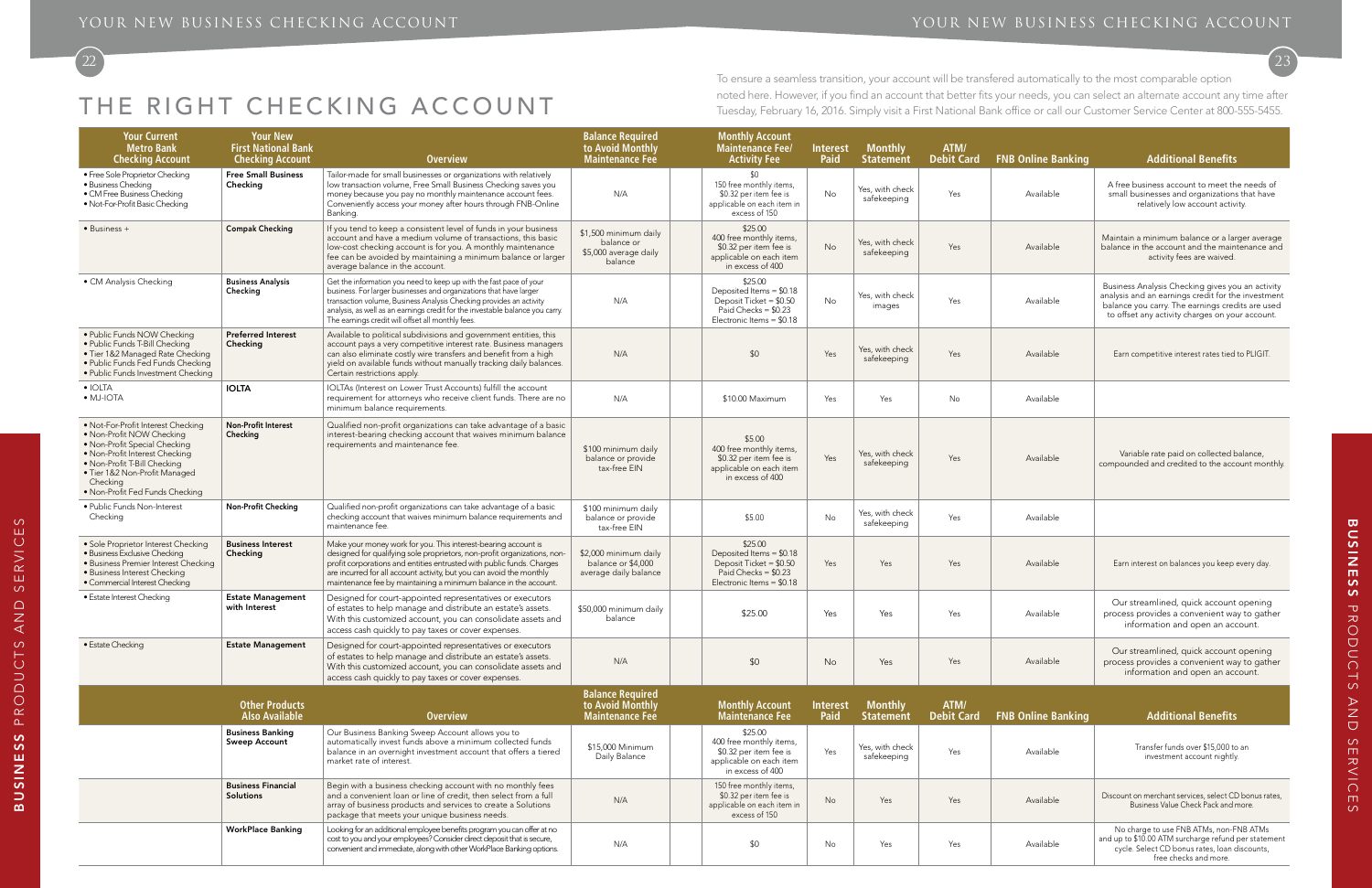# DESIGNED WITH YOUR Business Goals in Mind





# **P** DID YOU KNOW

Use the chart below to determine the First National Bank savings account which is most comparable to your existing account and to review the features of your new account. To ensure a seamless transition, your account will be transferred automatically to the most comparable option noted here.

Your new FNB savings account should be very similar to your current account. However, if you find an account that better fits your needs, you can select an alternate account any time after Tuesday, February 16, 2016. Simply visit a First National Bank office or call our Customer Service Center at 800-555-5455.



| <b>Your Current</b><br><b>Metro Bank</b><br><b>Savings Account</b>                                                                                                                                                                                                                                                                                                                                                                                                                                                | <b>Your New</b><br><b>First National Bank</b><br><b>Savings Account</b> | <b>Overview</b>                                                                                                                                                                                                                                                                                                                                                                                                                       | <b>Balance Required to Avoid</b><br><b>Monthly Maintenance Fee</b> | <b>Monthly Account</b><br><b>Maintenance</b><br><b>Fee/Transaction</b><br><b>Limitations</b>                             | <b>Interest Paid</b>                                                                                                             | <b>Monthly Statement</b>       | ATM/<br><b>Debit Card</b> | <b>FNB Online</b><br><b>Banking</b> | <b>Additional Benefits</b>                                                                                                                                                    |
|-------------------------------------------------------------------------------------------------------------------------------------------------------------------------------------------------------------------------------------------------------------------------------------------------------------------------------------------------------------------------------------------------------------------------------------------------------------------------------------------------------------------|-------------------------------------------------------------------------|---------------------------------------------------------------------------------------------------------------------------------------------------------------------------------------------------------------------------------------------------------------------------------------------------------------------------------------------------------------------------------------------------------------------------------------|--------------------------------------------------------------------|--------------------------------------------------------------------------------------------------------------------------|----------------------------------------------------------------------------------------------------------------------------------|--------------------------------|---------------------------|-------------------------------------|-------------------------------------------------------------------------------------------------------------------------------------------------------------------------------|
| · Business Money Market<br>· Business Ultra Money Market<br>· Business Premier Money Market<br>• CM Money Market Fixed<br>• CM Money Market Tiered<br>. Non-Profit Money Market Tiered                                                                                                                                                                                                                                                                                                                            | <b>Business FirstRate</b><br><b>Money Market</b>                        | This account is perfect for businesses that need a solid<br>investment without risking principal. With tiered interest<br>rates that automatically increase as your balance increases,<br>your money is always working for you. Convenient online<br>access allows you to manage your money effectively. Business<br>FirstRate Money Market is available as long as you have a<br>business checking account with First National Bank. | \$5,000 minimum average<br>daily balance                           | \$10.00                                                                                                                  | Tiered variable<br>rate calculated<br>daily on the<br>collected balance.<br>compounded and<br>credited to the<br>account monthly | Yes, with check<br>safekeeping | Yes                       | Available                           | Interest-bearing money market account<br>with limited check writing capabilities and<br>tiered interest levels.<br>The tiered rate means you earn more<br>on higher balances. |
| • Business Certificates<br>of Deposit*                                                                                                                                                                                                                                                                                                                                                                                                                                                                            | <b>Business Certificates</b><br>of Deposit                              | Take advantage of Certificate of Deposit options to earn<br>more on funds not immediately needed. Our competitive<br>CD rates result in a higher return, the added convenience<br>of automatic renewal and the automatic deposit of earned<br>interest back into your CD.                                                                                                                                                             | N/A                                                                | 6 automatic or electronic<br>transactions (ACH or<br>point of sale transactions<br>w/PIN using an ATM<br>card) per month | Fixed for term.<br>Interest is<br>compounded<br>and credited on a<br>quarterly basis                                             | N/A                            | No                        | Inquiry<br>Available                | <b>FDIC</b> Insured                                                                                                                                                           |
| • Business Statement Savings<br>• Commercial Premier Savings<br>· Business Exclusive Savings<br>· Business Escrow Savings<br>• CM Statement Savings<br>• CM T-Bill Savings<br>• Tier 1&2 CM Managed<br>Rate Savings<br>• CM Fed Funds Savings<br>• CM Tiered Rate Savings<br>. Tier 1&2 Public Funds<br>Managed Rate Savings<br>· Public Funds Fed Funds Savings<br>• Non-Profit T-Bill Savings<br>• Tier 1&2 Non-Profit Managed<br>Rate Savings<br>• Non-Profit Fed Funds Savings<br>• CM Escrow General Savings | <b>First Rate Savings</b>                                               | Your interest rate automatically increases as your balance<br>increases and you can have immediate access to your funds<br>through online banking or ATM use. With a low minimum<br>balance requirement, our First Rate Savings account provides<br>flexibility plus the opportunity to earn interest.                                                                                                                                | \$300 average daily balance                                        | 6 automatic or electronic<br>transactions (ACH or<br>point of sale transactions<br>w/PIN using an ATM<br>card) per month | Variable rate paid on<br>collected balance.<br>compounded and<br>credited to the<br>account monthly                              | Quarterly                      | Yes                       | Available                           |                                                                                                                                                                               |

| <b>Other Products</b><br><b>Also Available</b> | <b>Overview</b>                                                                                                                                                                                                                                                                                        | <b>Balance Required to Avoid</b><br><b>Monthly Maintenance Fee</b> | <b>Monthly Account</b><br><b>Maintenance Fee</b>                                                                         | <b>Interest Paid</b>                                                                                            | <b>Monthly Statement Debit Card</b> | ATM/ | <b>FNB Online</b><br><b>Banking</b> | <b>Additional Benefits</b>                                                                                      |
|------------------------------------------------|--------------------------------------------------------------------------------------------------------------------------------------------------------------------------------------------------------------------------------------------------------------------------------------------------------|--------------------------------------------------------------------|--------------------------------------------------------------------------------------------------------------------------|-----------------------------------------------------------------------------------------------------------------|-------------------------------------|------|-------------------------------------|-----------------------------------------------------------------------------------------------------------------|
| <b>Public Funds Money</b><br>Market            | Available only to political subdivisions or other government<br>entities, the Public Funds Money Market pays a competitive<br>rate. Convenient online access allows you to transfer funds<br>between this account and other First National Bank accounts.                                              | \$5,000 minimum<br>average daily balance                           | 6 automatic or electronic<br>transactions (ACH or<br>point of sale transactions<br>w/PIN using an ATM<br>card) per month | Variable rate paid<br>on collected<br>balance,<br>compounded and<br>credited to the<br>account monthly          | Yes, with check<br>safekeeping      | Yes  | Available                           | Interest-bearing money market account<br>with limited check writing capabilities and<br>tiered interest levels. |
| Jumbo CD                                       | First National Bank's Jumbo Certificate of Deposit is a great<br>way to earn higher interest rates on deposits of \$100,000 or<br>more with flexible terms ranging from seven days to one year.<br>Rest easy knowing your investment is quaranteed to grow at a<br>fixed rate for the term you desire. | N/A                                                                | N/A<br>Early withdrawal<br>penalty may apply                                                                             | Fixed rate paid on<br>collected balance,<br>compounded and<br>credited to the<br>account at maturity<br>of term | No                                  | No   | Inquiry<br>Available                | <b>FDIC</b> Insured                                                                                             |

Structuring your business banking relationship correctly can save you precious time and money and offer you valuable financial insights.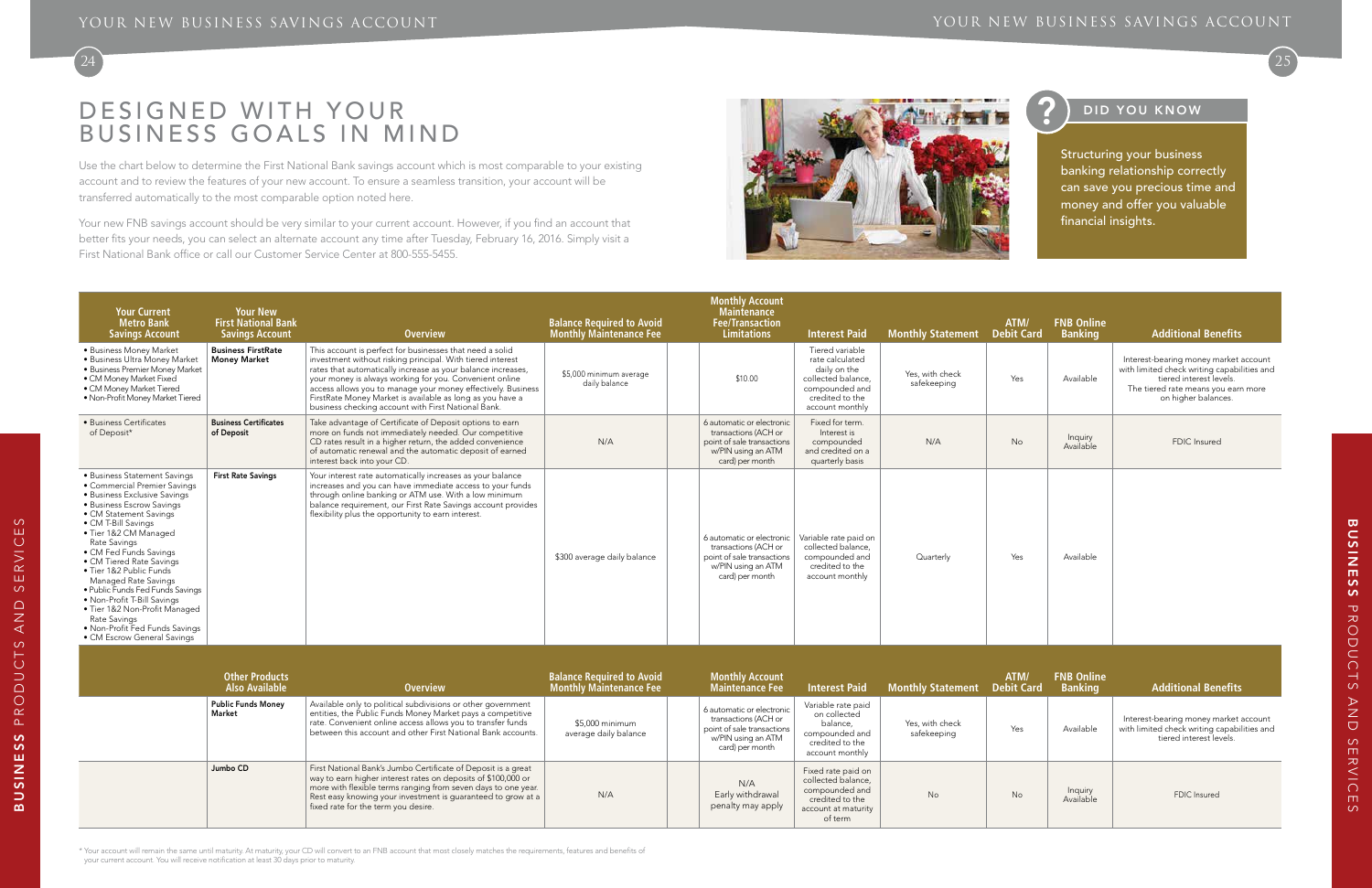# GROWING YOUR BUSINESS

First National Bank can support your growth objectives with loans, mortgages, lines of credit and leasing options to help you purchase equipment, expand facilities, finance space and more.

- Business Credit
- Business Term Loans
- Commercial Lines of Credit
- Commercial Mortgage Loans
- Construction Loans
- Demand Loans
- Equipment Leasing
- International Banking
- Mezzanine Debt and Private Equity
- SBA Loans



27



• View account history • • Verify ATM or Debit Card transactions



 $\supset$  $\cup$ t First National Bank offers debit and credit cards to help you operate and manage your business.

### • Business VISA® Debit Card

ExecuBanc™ provides Online Banking benefits for your business with powerful encryption technology.

Enjoy 24/7 access to thousands of ATMs in the VISA®/ Plus network and purchasing power anywhere VISA® is accepted. Set purchase and cash withdrawal limits and track business expenses and cash flow online.

#### • Solutions Business Credit Card

Streamline expense management, add convenience for your employees and take advantage of a competitive annual rate and no annual fee.

# SAVE TIME AND MONEY

s and se r v ices

 $\circ$  $\triangle$ **NV**  $\infty$ 

ERVICE

 $\infty$ Ш At First National Bank, we combine our banking expertise and the latest technology, so you can save time and money.

### Online Banking

### Online Banking benefits

- Check account balances Make loan payments
- 
- Send wires and ACH transactions\* Transfer funds
- \*Available only with ExecuBanc™
- 

First Desktop Banker

First Desktop Banker is a compact, innovative desktop scanning system that allows you to electronically deposit checks into your bank account from your place of business.

#### Check Reorders

Conveniently reorder checks online at www.fnb-online.com.

### Merchant Services - Mobile Payments

Convert smart phones and tablets into a highly secure and convenient "use anywhere" credit card terminal.



- 
- 
- 

# Maximize Your Business A ssets

First National Bank offers a full range of products and services designed for businesses that want ready access to financial information, plus the ability to move assets easily. Treasury Management and related services are the keys to effectively managing your business banking needs.

- ACH Services
- Business Online Checking
- Commercial Sweep Account
- Lockbox
- Merchant Services
- Positive Pay

**BUSINESS** BUSINESS PRO

 $\cap$ PROI

- Same Day Banking, All Day
- Treasury Management Services



# THE RIGHT CARD FOR YOUR BUSINESS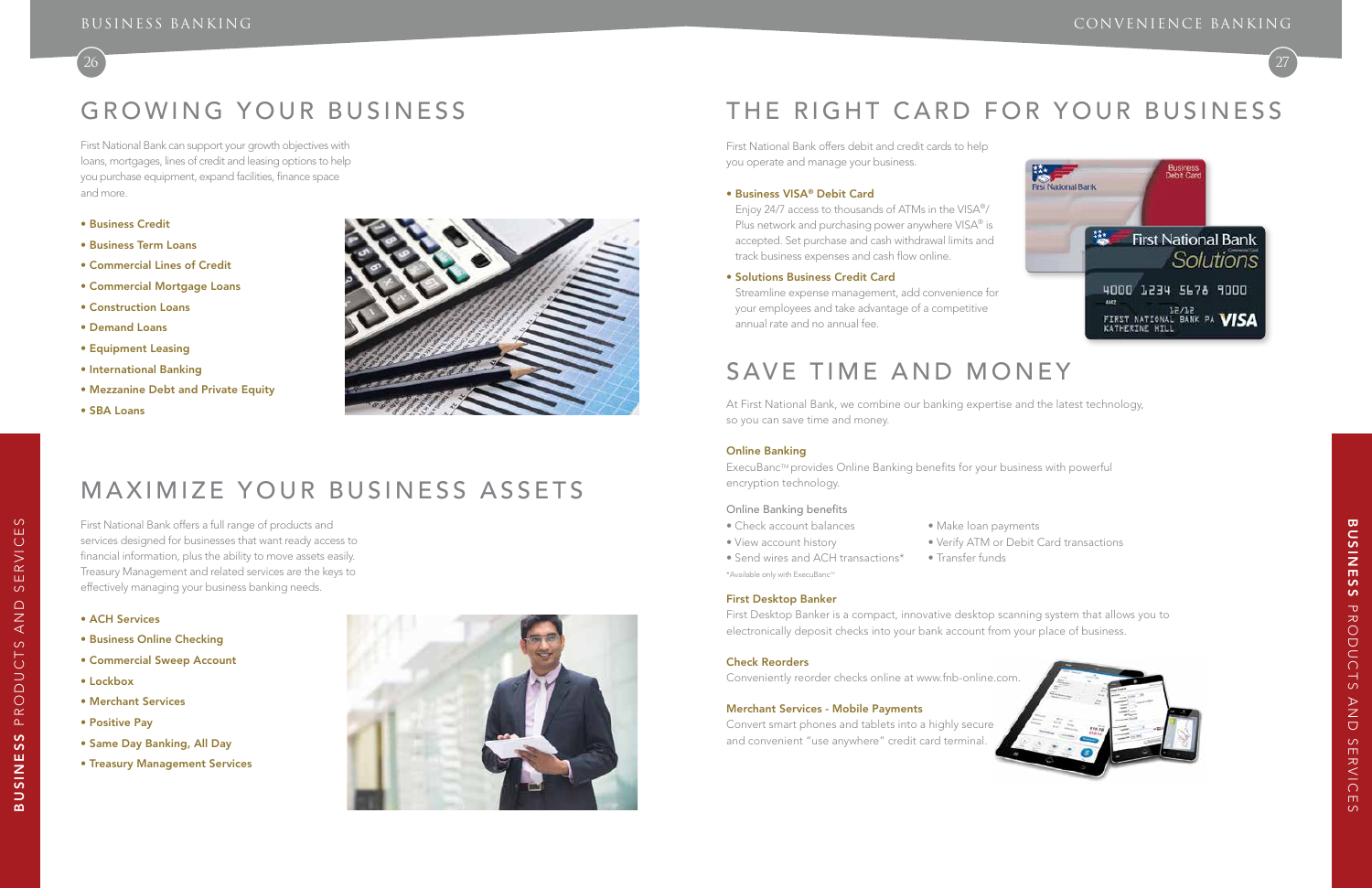

- **Insurance**
- tors and Officers
- byment Practices Liability Insurance (EPLI)
- byee Dishonesty
- ssional Liability
- r Liability

ve Insurance Programs

iary Liability

- Group Medical **Vision Insurance**
- Life Insurance **Key Person Insurance** 
	-
- Dental Insurance **Pre-Paid Legal & Identity Theft**

# Investing in Your Future Protecting Your Investments

F.N.B. Wealth Management, our investment group, is a fully integrated team of experienced professionals who can help you capitalize on your investments. You can rely on our expertise to help you accomplish your business goals:

- Estate and Wealth Distribution
- Lifetime Wealth Distribution
- Wealth Enhancement and Growth
- Wealth Protection

#### Take advantage of our comprehensive array of financial services:

- Business Succession and Transition
- Financial Planning
- Insurance
- Investment Management
- Qualified Retirement Plans
- Retirement Planning
- Trust Administration

#### Retirement Services for You and Your Employees

Our team of professionals can help you sort through the maze of details and design a plan that is right for you and your employees.

Products listed are not FDIC insured. They may go down in value. They are not financial institution guaranteed. They are not a deposit and are not insured by any federal government agency.

Securities and insurance products are offered through Cetera Investment Services LLC, member FINRA/SIPC. F.N.B. Investment Services is a marketing name for Cetera Investment Services LLC which is offering securities at First National Bank. Cetera is under separate ownership from any other named entity.



First National Insurance Agency, our insurance group, can design policy packages that will adequately protect your business and provide the resources to help you make decisions that are right for your particular needs.

### **Products**

| Individual Medical Insurance  | Renter        |
|-------------------------------|---------------|
| <b>Commercial Property</b>    | <b>Direct</b> |
| General Liability             | Emplo         |
| Commercial Auto               | Emplo         |
| Workers' Compensation         | Profes        |
| Umbrella Liability            | Cyber         |
| <b>Inland Marine</b>          | <b>Bonds</b>  |
| <b>Builder's Risk</b>         | Captiv        |
| <b>Trade Credit Insurance</b> | Fiduci        |

#### Group Benefits and Life Insurance\*

Our Group Benefits Department provides a comprehensive offering of employee benefits, including voluntary employee benefits products to help you control your costs. Our professionals will help you design your plan, act as a resource for your staff, assist with employee enrollment and offer ongoing support for services provided:

Long and Short Term Disability Insurance Buy-Sell Life Insurance

We represent most major benefit insurance carriers including Highmark, Health America/Health Assurance, Guardian, UNUM, Genworth Financial, Geisinger Health Plan and Capital Blue Cross.

\*Insurance products are sold by First National Insurance Agency, LLC and its licensed agents. Insurance products are not insured by the FDIC or any other federal government agency, not a deposit of, or guaranteed by FNB or its affiliates. Subject to investment risks, including loss of principal amount invested.

## DID YOU KNOW

FNB's integrated financial business planning can provide a holistic look at banking, wealth management and insurance needs and provide a road map for future growth.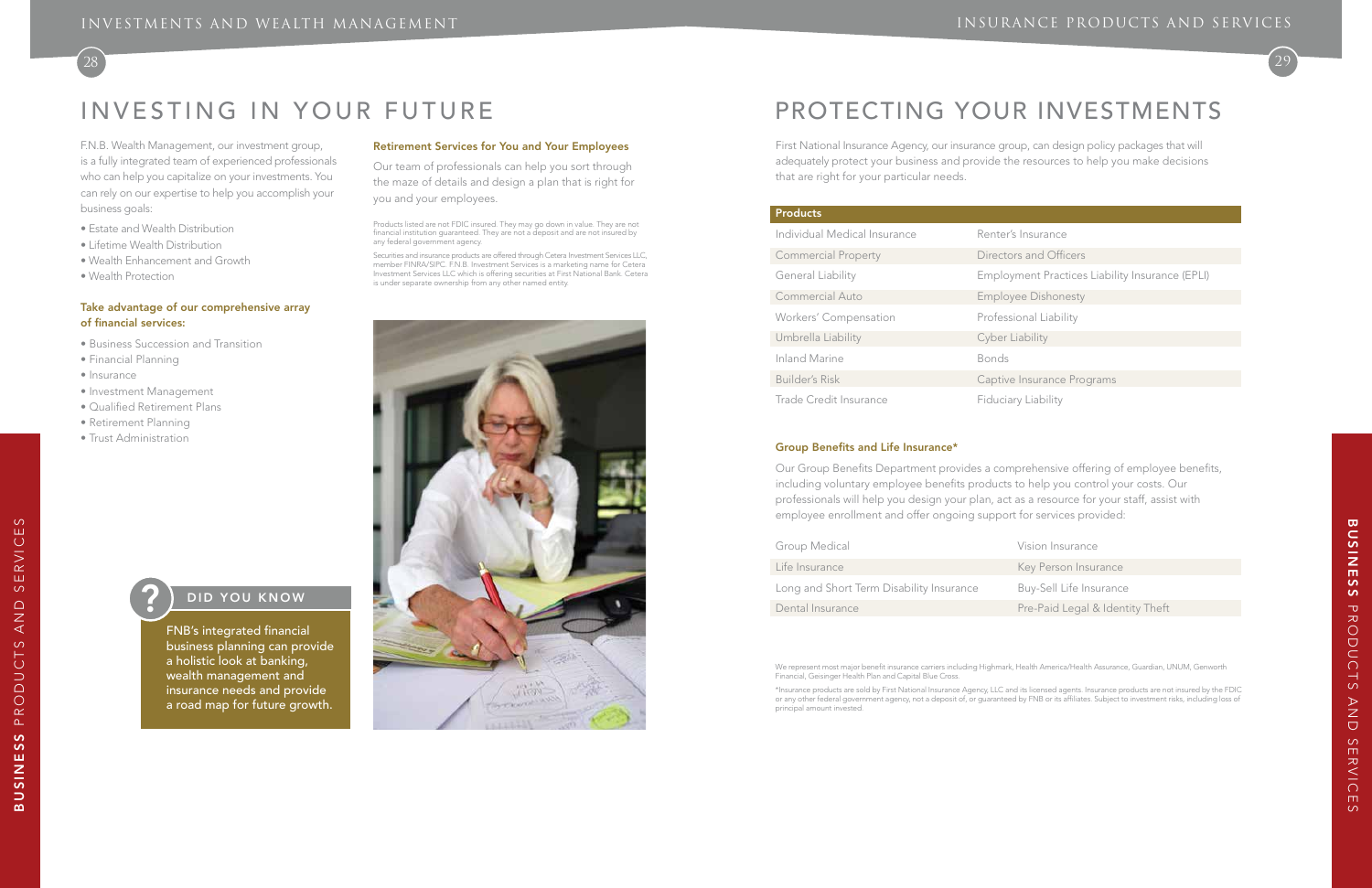# CREATING GREATER EFFICIENCIES

30 31

# Experience an Exclusive Difference in Banking

#### The Private Banking Difference

A Private Banker from First National Bank can serve as your single point of contact for all of your banking needs.

- Private Banking Select Checking
- Private Banking Select Money Market
- Special Mortgages
- Loans and Lines of Credit
- Wealth Strategies and Asset Protection

### DID YOU KNOW

Your dedicated Private Banker serves as a single point of contact, connecting you to a wealth of checking, savings, loans and mortgage products.

#### Employee Benefits

- Dental
- Disability
- Executive Carve Outs/Key Person Insurance
- Health
- Health Savings Accounts
- Life
- Vision
- Voluntary Products
- And More

### Personal Banking

Whatever you need, whether it's a checking account, better return on your savings, retirement planning, car insurance quotes, a home equity loan or a mortgage for your new home, we can handle it all at an office location near you. You'll have access to more than 300 locations, 24-hour FNB-Online Banking with Bill Payment, Mobile Banking with Mobile Deposit, more than 400 ATM locations and convenient Telephone Banking, making it easy to access your accounts at any time and from almost anywhere.

 $\circ$ ш

# WORLD-CLASS SOLUTIONS Hometown service

#### WorkPlace Banking Benefits

| No minimum balance requirement                                      | No foreign ATM fees from First National Bank and a monthly \$10<br>credit on fees charged by other banks |
|---------------------------------------------------------------------|----------------------------------------------------------------------------------------------------------|
| VISA <sup>®</sup> Debit Card                                        | Free checks and unlimited check writing privileges                                                       |
| Online Banking with Bill Payment                                    | Check safekeeping with detailed monthly statements                                                       |
| Mobile Banking with Mobile Deposit                                  | Interest rate discounts on new loans using automatic loan payment                                        |
| Rate bonuses on select new CDs                                      | Discounts on mortgage or home equity loan closing costs                                                  |
| Free standard small safe deposit box<br>(contents not FDIC insured) |                                                                                                          |

#### Banking for Your Employees - WorkPlace Banking

WorkPlace Banking with direct deposit gives your employees quick, convenient and dependable access to their pay while you gain peace of mind. In addition to direct deposit, you can provide great employee advantages at no cost.

From its very start over 150 years ago, First National Bank has been guided by a passion for helping its customers and communities thrive. Today, in addition to a vast network of convenient branch and ATM locations, customers have access to a comprehensive suite of online and mobile banking services to provide even more ways to make it easy to do business with us.

First National Bank is committed to local decision-making and the hometown service for which it is known. FNB's experienced bankers are vital members of their communities, frequently guiding the organizations that shape their regions and acting as the first point of contact as citizens and businesses strive to achieve their financial goals.

We invite you to experience for yourself the First National Bank difference!

## Visit www.fnb-online.com to learn more.

# First National Bank is recognized for its stability and exceptional customer service